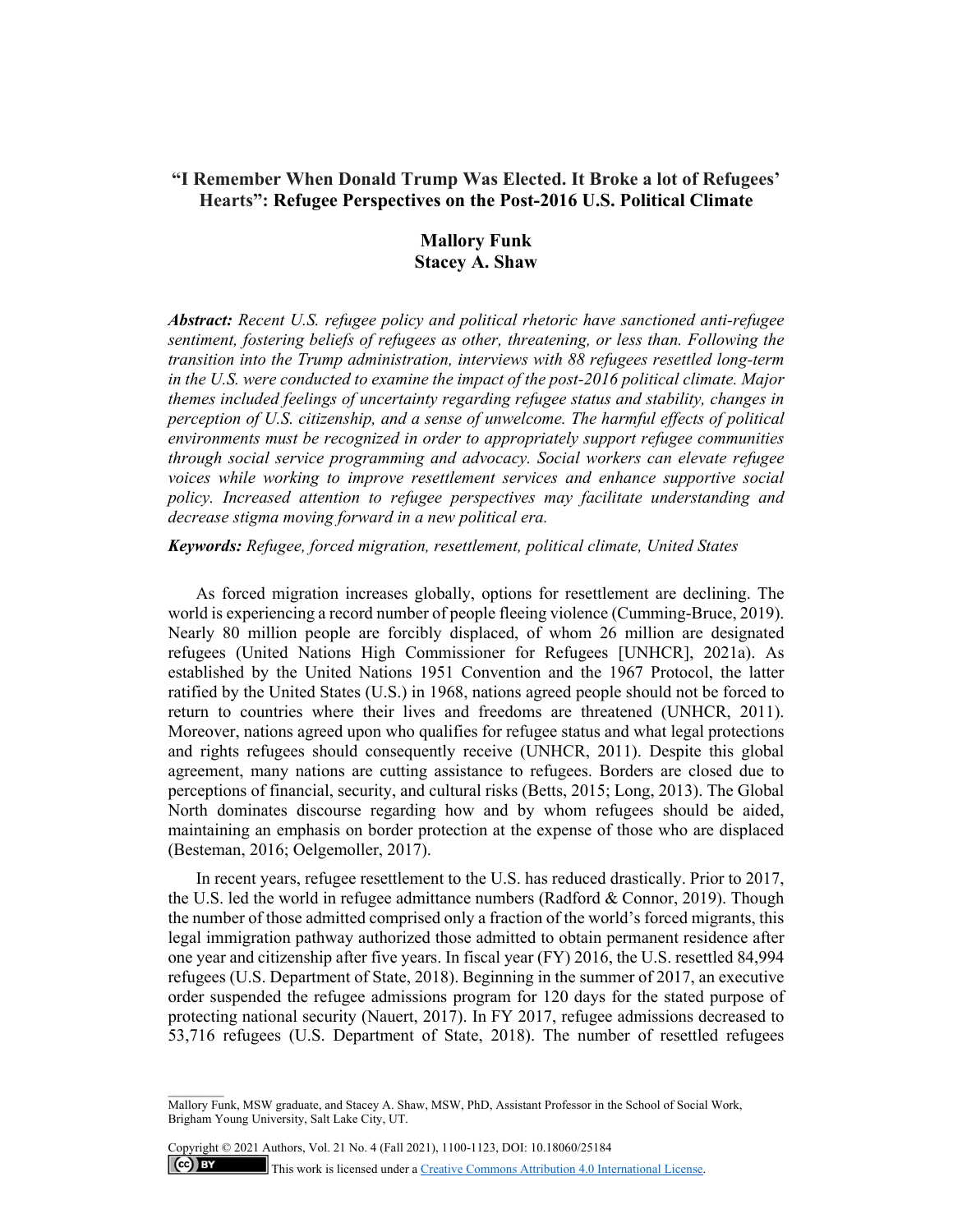continued to decrease in FY 2018 to 22,491 people, less than half of the admissions ceiling (U.S. Department of State, 2019). The admissions ceiling was reduced again to 18,000 people for fiscal year 2020, a record low since the formal creation of the U.S. resettlement program in 1980 (Krogstad, 2019; U.S. Department of State, 2019). Due to political restrictions and COVID-19 related suspensions (Chishti & Pierce, 2020), the number of people resettled in FY 2020 was only 11,814 (Rush, 2020). This rapid reduction in the U.S. resettlement program resulted from intentional political decisions driven by anti-immigrant ideology.

Beginning with his campaign and extending into his presidency, Donald Trump targeted and excluded refugees. Candidate Trump described aims to limit Syrian refugee admissions and prohibit groups based on religion, seeking "a total and complete shutdown of Muslims entering the United States" (Khan et al., 2019; Taylor, 2015, para. 1). In 2017, the Trump administration banned residents of seven predominantly Muslim countries from entering the U.S. (Gökarıksel, 2017; Pierce et al., 2018; Thurish, 2017), leading to a 91% decline in the number of Muslim refugees accepted into the U.S. over the next two years (Bier, 2018). In February of 2020, an expanded travel ban further restricted refugee access by limiting immigration from additional countries in Africa and Asia (Kanno-Youngs, 2020; Krogstad, 2019). Since the 2016 election, refugee access to the U.S. has decreased, one of many outcomes resulting from executive orders and legislation that expanded reasons for deportation, tightened criteria for asylum, slowed visa processing, and increased screening procedures, detention, and deportation (American Civil Liberties Union [ACLU], 2020; American Immigration Council, 2020; Pierce et al., 2018; Thurish, 2017).

The antagonism embedded in anti-immigrant legislation affects refugees through all stages of migration. Since 1980, over 3 million refugees have resettled in the U.S. (U.S. Department of State, 2019). Recent political changes may adversely affect those who previously resettled in the U.S. through promoting a hostile, anti-immigrant environment. Derogatory political discourse and anti-immigrant policies portray refugees as different, unwelcome, and threatening (Grove & Zwi, 2006; Hogan & Haltinner, 2015). Limited resources and a lack of community support in host countries negatively impact refugees beyond the initial resettlement period, leading to poverty and psychological distress (Kim, 2016). Environmental factors impact refugees' ability to successfully navigate a new culture (Sangalang et al., 2019). Concern for safety and wellbeing in the U.S. among resettled refugees has increased as a result of anti-immigrant policy, specifically antagonistic sentiment and policies targeting Syrians and Muslims. Upon initial resettlement in the U.S., Syrian refugees reported feeling well-received (Gowayed, 2020). Over time, however, exposure to U.S. discourse led to recognition of anti-immigrant racialization (Gowayed, 2020). In the post-2016 U.S. political climate, harsh antiimmigrant conditions affected resettled and resettling refugees in terms of safety, acceptance, and opportunities for success. This study further examined how refugees who resettled to the U.S. were affected by this antagonistic U.S. political climate. Moreover, this study explored how refugees have responded to the post-2016 political climate, with implications for social workers in areas including resettlement services and policy advocacy.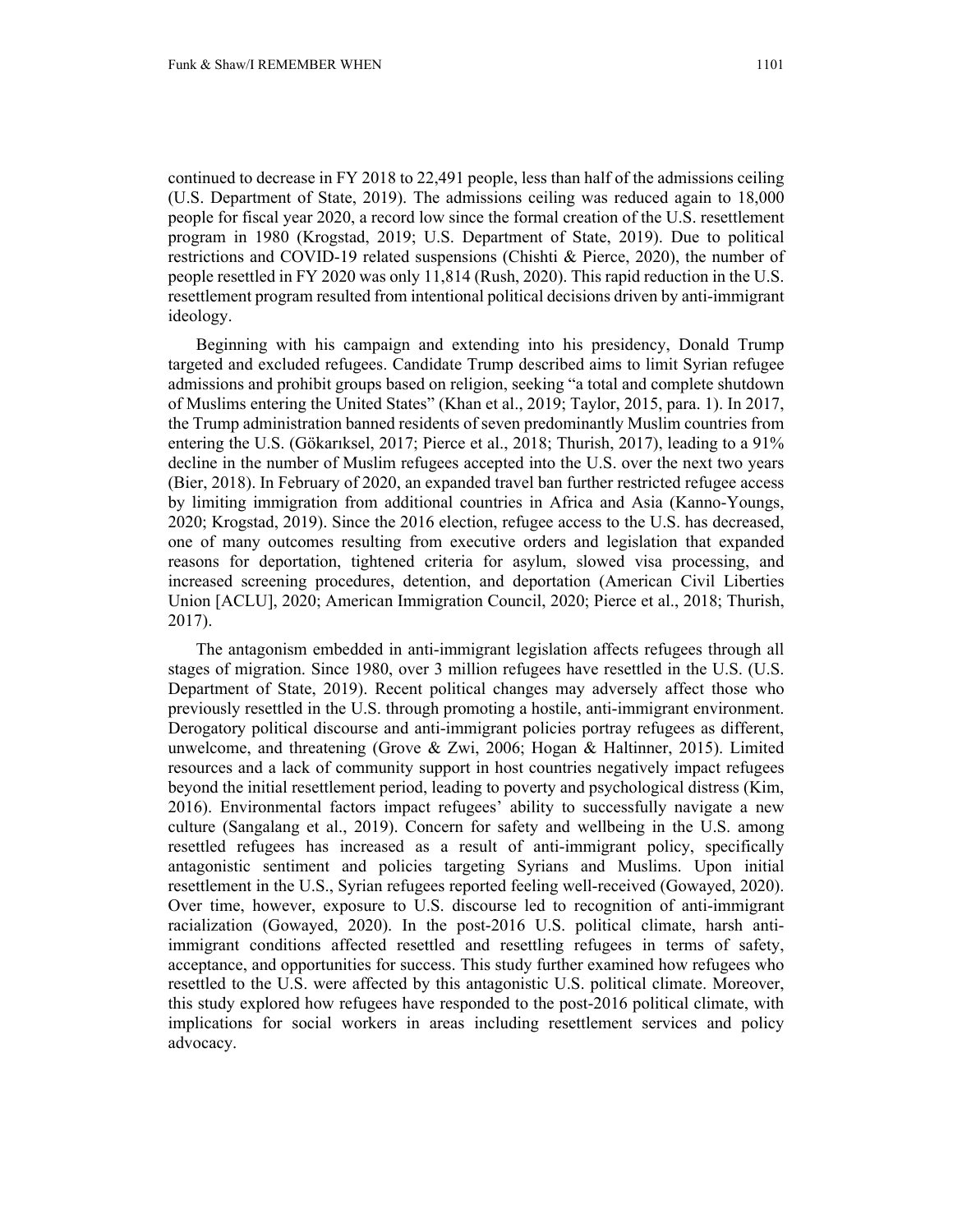## **Theory: Othering of Refugees**

Othering occurs when groups of people are seen as inferior or different based on particular characteristics, such as refugee status. With roots in post-colonial theory, theories of othering point to implicit messages regarding race, ethnicity, religion, and socio-economic status that reinforce concepts of belonging for some while setting others apart (Borrero et al., 2012). Through societal narratives and social classification, refugees are disenfranchised and considered other by majority groups (Borrero et al., 2012; Brons, 2015; Hatoss, 2012; Massey, 2007). Othering towards refugees in the U.S. occurs when people are stigmatized with negative labels in political and social rhetoric, with refugees described as being different, less than, or dangerous. Labels used to other people with a refugee background include terms such as alien, helpless, dependent, and needy, or terms that over-emphasize an aspect of identity such as ethnic, Black, or Muslim (Baak, 2019; Grove & Zwi, 2006; Hatoss, 2012; Ludwig, 2016). Such terms are often collapsed into over-simplified notions and loaded with derogatory meanings. Societal narratives regarding group characteristics contain messages and assumptions that are circulated and absorbed by the public. Both intentionally and unintentionally, people form classifications that categorize people into groups of societal relevance based on these narratives (Massey, 2007). When faced with threat or uncertainty, people are more likely to classify and categorize others in a way that produces prejudice towards particular groups (Massey, 2007). For refugees resettling to locations where a threat mentality is common, members of host communities may meet newcomers with a sense of fear and distrust, further setting them apart as other (Hogan & Haltinner, 2015; Massey, 2007; Weis, 1995).

Anti-refugee narratives and labels are embedded within recent U.S. refugee policy and suffuse far-right nationalist rhetoric. The Trump administration's emphasis on linking refugees to national security risks without merit reinforced a threat mentality regarding refugees. Intensified screening processes foster suspicion (Grove & Zwi, 2006; Massimino, 2017; Merheb, 2005), where those who pass strict hurdles to resettle in the U.S. are still deemed dangerous and criminal (Grove & Zwi, 2006; Ratnam, 2019). Intensified vetting and control efforts also solidify power disparities created through othering, where the outgroup is considered inferior and dependent on in-group approval (Brons, 2015).

In addition to prioritization of border control, former President Trump fomented a culture of anti-minority rhetoric. In a quest to "make America great again," Trump insinuated that minority groups, including refugees, threaten the country and stand in the way of America achieving greatness (Gökarıksel, 2017; Gökarıksel & Smith, 2017; Grove & Zwi, 2006). Additional Trumpian rhetoric that served to other and diminish refugees included reference to people originating from "shithole countries," conflation of Syrian refugees with ISIS (the Islamic State), and stating a preference for White immigrants from Europe (Chiu, 2019; Scott, 2018, para. 1). Such rhetoric sanctioned racism, stereotyping, and discrimination against minority groups (Konrad, 2018), and may translate to othering at the local, individual level.

When refugees are seen as other, they may be racially profiled, kept at the borders of U.S. communities, and depicted as lucky but unworthy recipients of U.S. charity (Grove  $\&$ Zwi, 2006). Discrimination on the basis of gender, nationality, religion, and race places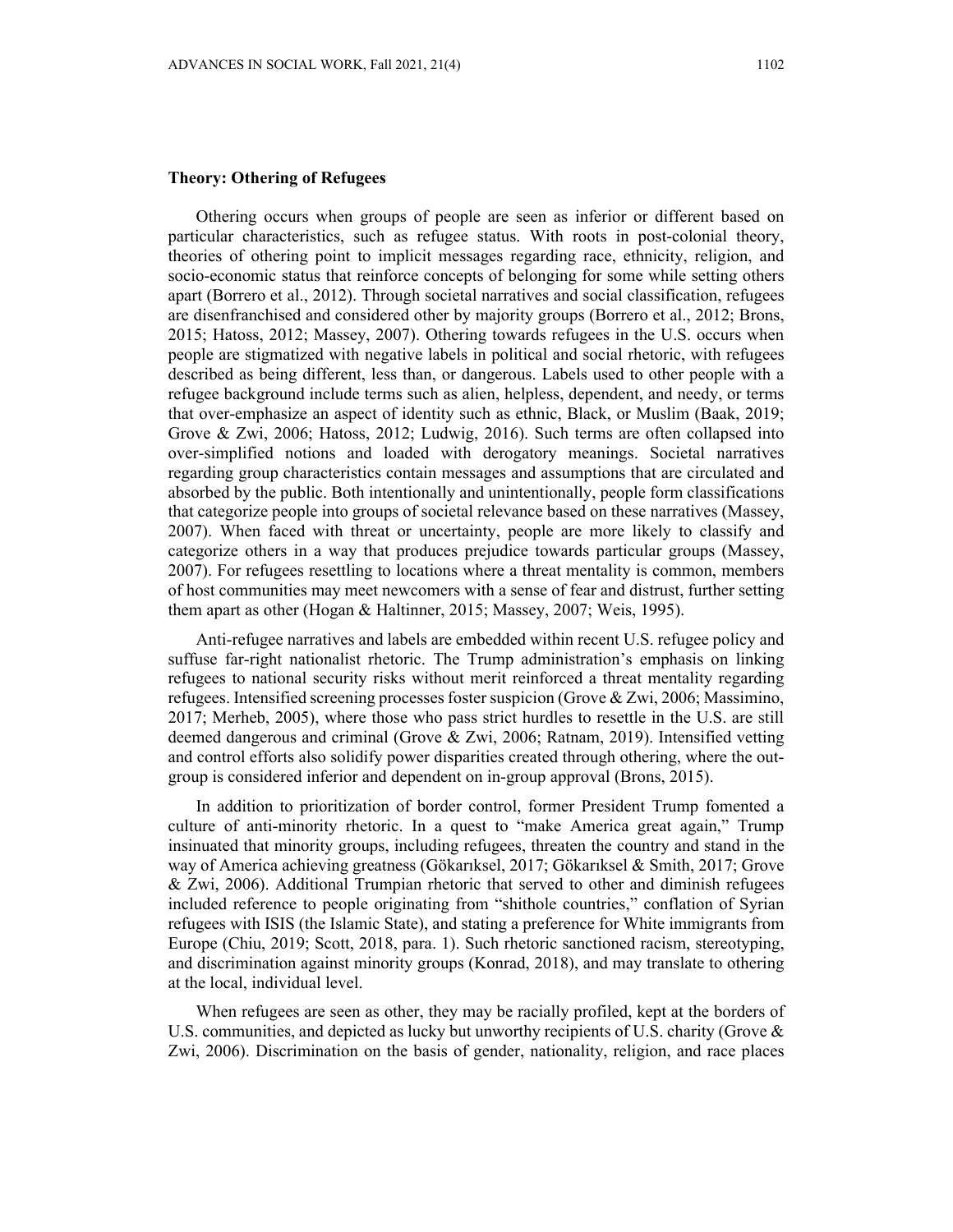refugees in multiple minority out-groups. Thus, many refugees in the U.S. face discrimination because of their status both as refugees and as racial minorities. Moreover, Muslim refugees face additional prejudice due to religious affiliation (Fiddian-Qasmiyeh & Qasmiyeh, 2010; Gökarıksel, 2017; Gökarıksel & Smith, 2017). Though anti-Muslim sentiment is not new (Adida et al., 2019), Trump invited and encouraged Islamophobia by targeting predominately Muslim countries in speech and legislation. Since Trump's election, anti-Muslim sentiment increased (Mogahed & Mahmood, 2020), as did Muslimdirected hate crimes (Jamal, 2017). Refugees face barriers to belonging and acceptance when they are perceived as different or unwelcome by the receiving society.

Refugee individuals and groups manage and respond to othering behaviors in diverse ways. Despite long-standing practices of othering towards minority groups in the U.S., intensified under the Trump administration, resettled refugees find ways to assert and create belonging. Many newly-resettled Americans, or new Americans, declare their claim to American ideals, even under an administration that worked to limit access to such ideals (Interiano-Shiverdecker et al., 2020; Rizvi, 2017; UNHCR, 2018). Refugee narratives highlight the injustice of othering and call for a recognition of refugee rights to belonging and participation in host-country societies (Interiano-Shiverdecker et al., 2020; Rizvi, 2017; UNHCR, 2018). These same narratives assert a deep understanding of the founding premises of the U.S. and U.S. politics, in addition to the assertion of refugees' own social capital. These new Americans highlight the impermanence of refugee status, which serves as a vehicle for resettlement and belonging in a new nation (Rizvi, 2017; UNHCR, 2018; Zetter, 2007). This mindset recognizes the refugee experience not as leading to permanent marginalization but to legal migration, and eventual citizenship. Although refugees have been socially marginalized, the legal nature of their migration to the U.S. therefore grants them a form of insider status. While Trumpian rhetoric has increased othering in U.S. society, many new Americans resist othering and push back against politicized boundaries.

In addition to the power of refugee narratives in fighting against othering, many in the U.S. reject anti-immigrant narratives. An estimated half of Americans (51%) support refugee resettlement (Hartig, 2018), prioritizing a humanitarian responsibility to resettle displaced people (Garinther et al., 2019). Many social workers and others within refugee resettlement organizations have responded to political legislation, sharing facts, stories, and research in opposition to the Trump administration's stance (Amnesty International USA, n.d.; Center for Migration Studies, 2020; International Rescue Committee, 2020; Schacher, 2019). Social service agencies remain committed to expanding and improving services provided to resettling refugees (Douglas et al., 2017; McNeely & Morland, 2016; Mendenhall et al., 2017; Ross et al., 2019). Despite this advocacy and commitment, Trump's deliberate effort to disrupt resettlement systems (Beers, 2020), alongside reductions in admissions and funding, led to agency closures and a scale back of services (Darrow & Scholl, 2020).

The voices and narratives of refugees, including those who push back against othering, are rarely heard within U.S. political discourse and some majority communities. A lack of proximity promotes perceptions of refugees as distant foreigners, contributing to an "us" versus "them" mentality (Grove & Zwi, 2006). Such cognitive distancing enables negative rhetoric from political figures to dominate narratives regarding refugees circulated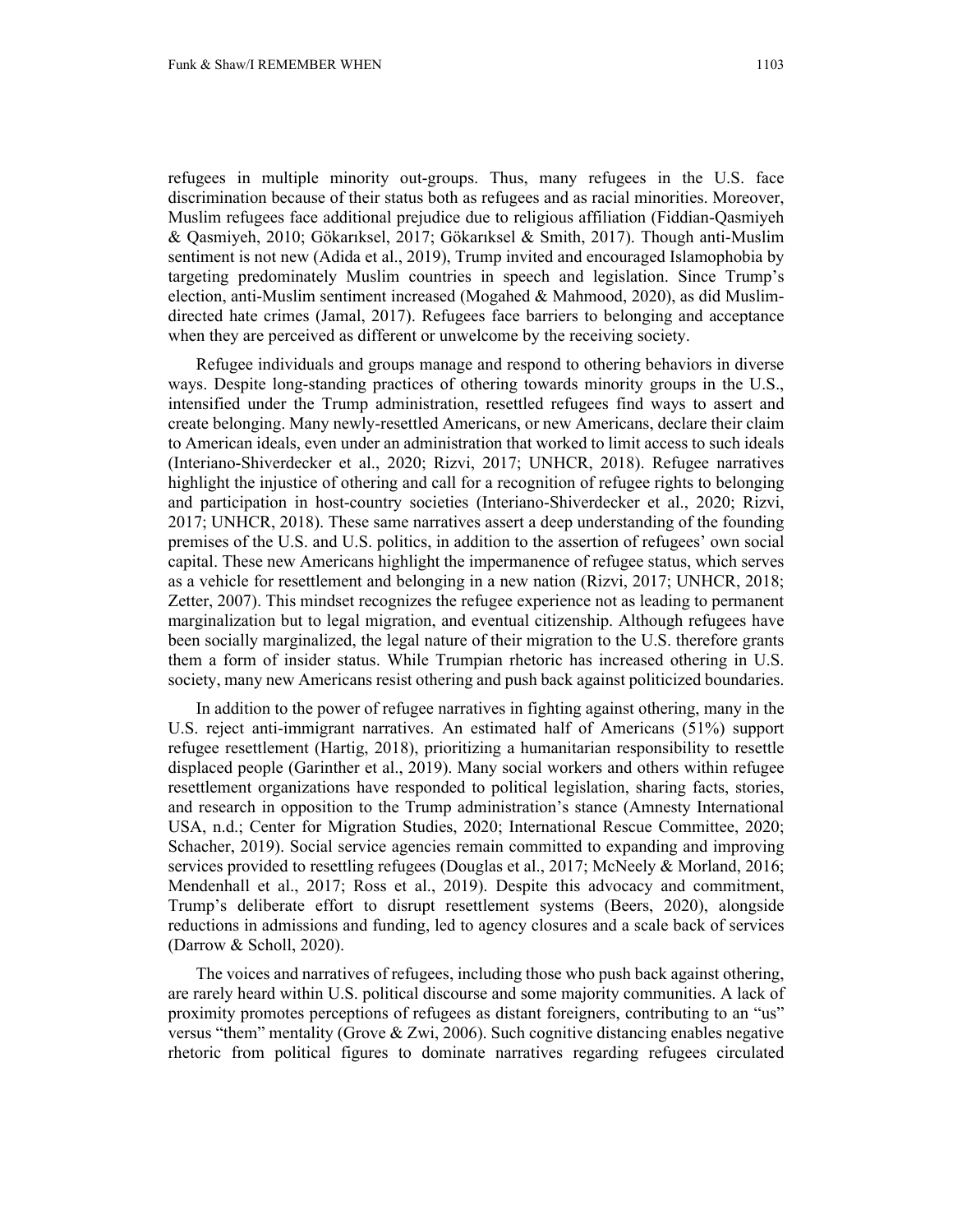throughout U.S. media. To overcome this gap in understanding, this study examined the perspectives and experiences of people resettled as refugees in the U.S. within an antiimmigrant political climate.

# **Method**

## **Participants and Procedures**

Various sampling methods were used to identify participants for this study. To be eligible, participants had to be 18 years of age or older and havemigrated to the U.S. as refugees at least five years prior. Participants were purposively sampled based on gender, national origin, and age from multiple agency and community settings located within the central capital area of one state in the intermountain west region of the U.S. (Creswell, 2013; Miles & Huberman, 1994). Refugee social service agencies also assisted with recruitment by sharing informational flyers about the study with potential participants. Additionally, some social service agencies allowed research assistants to share information about the study with clients in their offices, at local events, and in classes serving refugees. Convenience and snowball sampling methods were also used, in that people were referred to the study through word-of-mouth and community networks, with refugee community leaders and interview participants recruiting most participants. The resulting sample was comprised of participants with diverse demographic characteristics including nationality, gender, religious affiliation, educational attainment, age, length of time in the U.S., and English language proficiency. Refugee service agencies as well as a project community advisory board, composed of refugee community leaders and service providers, contributed to the project design and methods. The advisory board was comprised of five individuals who reviewed project protocols, design, and findings throughout the duration of the project, typically meeting during each transition phase of the project. The research team involved trained graduate and undergraduate students, including some with refugee backgrounds who themselves resettled in the U.S. Institutional Review Board approval was obtained for all study procedures.

Interviews were conducted at a location of the participant's choosing, including service agencies, community centers, libraries, and participants' homes. Interviews were conducted in locations where participants could not be overheard or influenced in a way that would restrict responses. If family members or others were present at the location of the interview, research assistants inquired about participants' comfort and preference with continuing the interview or identifying a more private location. Each participant was assigned an ID number that was attached to their data and interview content, thus assisting in protecting confidentiality. The option for interpretation was made known to potential participants during the introduction of the study and initial scheduling of the interview. In some instances, interpretation was used for the scheduling of interviews. Interviews were conducted by research assistants in English, through trained interpreters for interviews when needed; 23 interviews were conducted with an interpreter. Interpreters were accompanied by research assistants when conducting interviews both in person or over the phone. Prior to beginning the interview, research assistants provided participants a consent form reviewing the purpose of the study, confidentiality, and potential harms of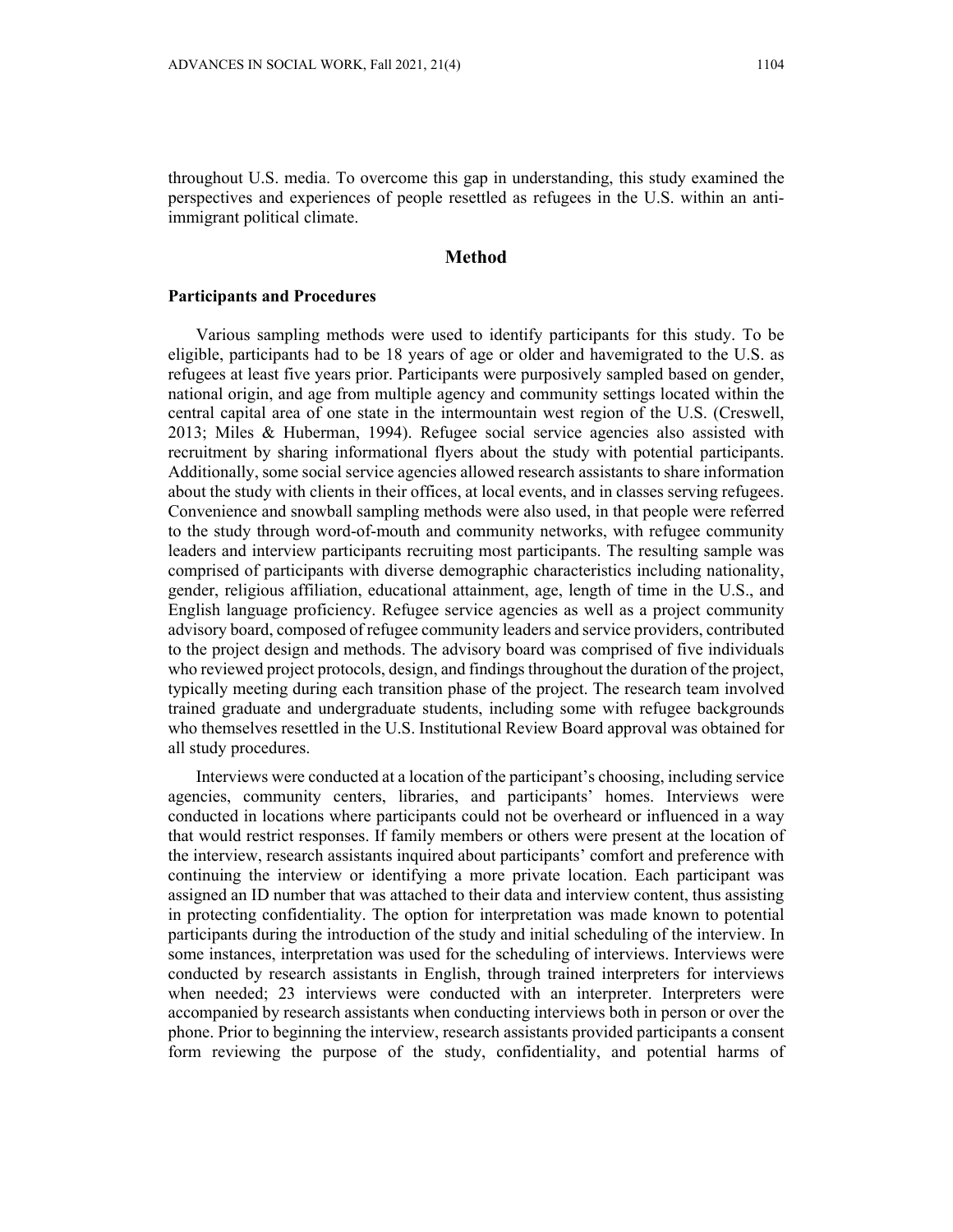participation, such as sensitive questions that may bring discomfort. Research assistants reiterated that participation was voluntary and that participants could decline to answer any interview questions. Participants were also provided a list of mental health and other relevant resources when needed. All interviews were audio-recorded. Interviews lasted approximately 75 minutes, and participants were compensated \$20. Interviews were conducted between June 2017 and November 2018.

# **Interview Content**

The interview began with a series of questions regarding demographic characteristics and experiences in the U.S. Participants described their age, gender, marital status, birth place, and length of time since initial resettlement. Safety was examined using one question from the World Health Organization brief quality of life assessment (WHO, 2012), where participants described how safe they felt in daily life using a five-point Likert scale with response options from 1 (*very unsafe*) to 5 (*very safe*). Open-ended questions then examined perspectives on resettlement and the contemporary political climate. To explore the impact of the political climate on the lives of participants, interviewers asked, "How has the current political and social situation related to refugees in the U.S. affected you?" Three additional probes were used as needed to further explore potential areas of impact, including, "Have you felt an increase or decrease in your safety?," "Can you provide any examples of how things have changed recently?," and "Can you describe any experiences you've had with law enforcement?"

#### **Data Analysis**

All English language content of the interviews was transcribed verbatim, including the English translations of the 23 interviews conducted using interpretation. The research team conducted line-by-line coding to identify key themes emerging from the interviews until saturation was reached and no new codes emerged from the narrative data (Braun & Clarke, 2006). The research team then analyzed the codes to determine the most prominent themes in the interviews, ultimately resulting in major themes and related sub-themes. Second cycle coding methods then involved two research team members coding each transcript for major themes and related sub-themes within NVivo. The two major thematic categories examined in this paper include "political climate" and "citizenship." Sub-themes related to political climate included "worsened political climate," "fear and safety in the political climate," and "mixed feelings regarding the political climate." Sub-themes related to citizenship included "benefits of citizenship," "practicality of citizenship," and "personal meaning of citizenship." After completing the coding process, major categories and subthemes were reviewed, alongside immersion within the original transcripts, to summarize views and experiences related to the political climate (Charmaz, 2006; Saldaña, 2012).

Member checking was used to increase trustworthiness of the study findings (Sandelowski, 1993). After coding was completed, findings were summarized in presentation form. Using contact information provided by participants during the interview process, participants were contacted by research team personnel and invited to review the summative findings from the interviews and give feedback. These meetings took place at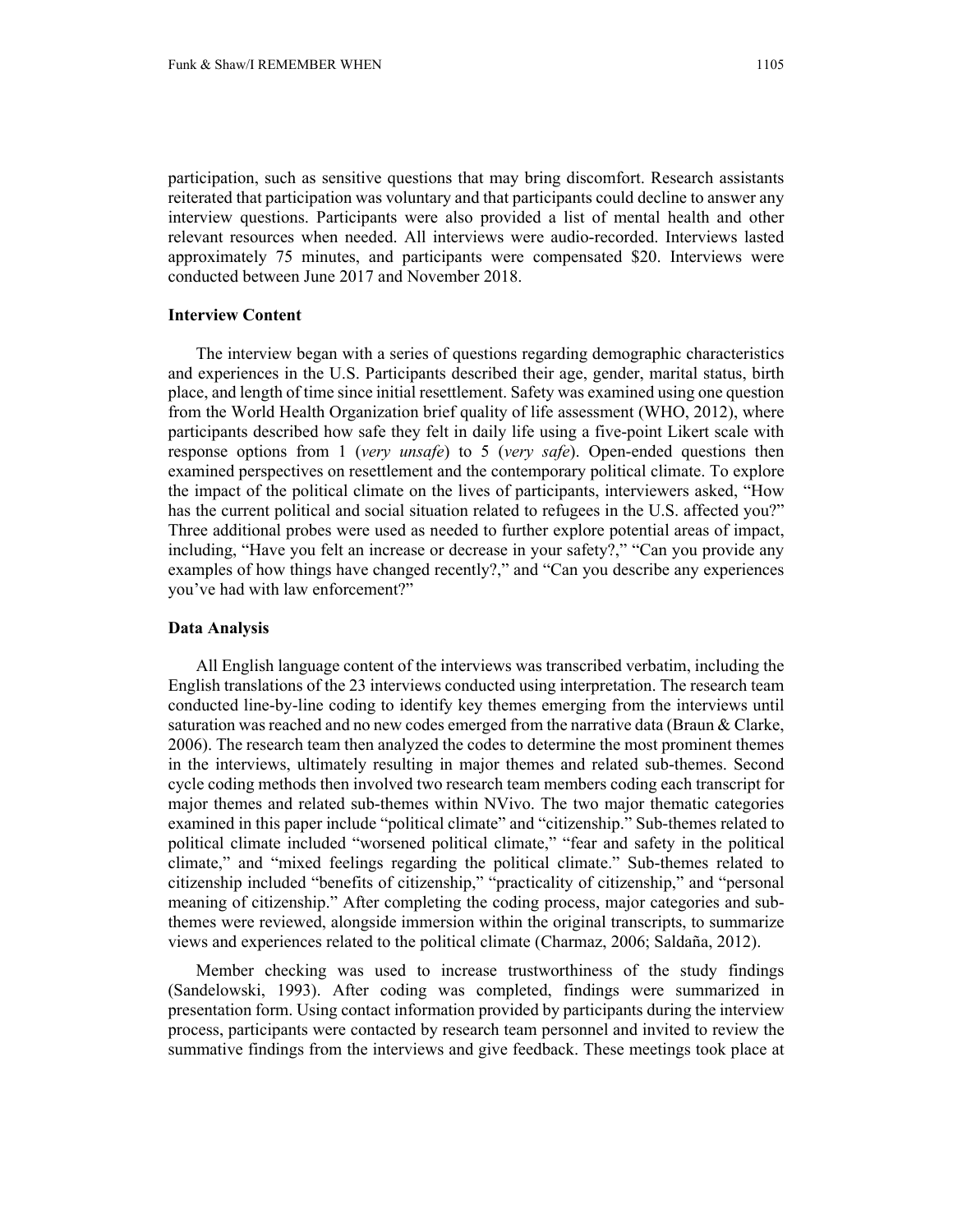a local social service agency. Prior to beginning each meeting, the purpose of the member checking process, in addition to confidentiality, was reviewed. Additionally, participants provided consent for their participation in this portion of the study. Research assistants then presented the project findings, after which participants were divided into smaller groups to discuss whether they approved of the summative findings and if major themes were missing. In total, 34 participants participated in five focus group discussions. On average, the presentation and focus group discussions lasted one hour. Compensation of \$10 was provided for attending. No changes to themes regarding political climate or citizenship emerged as a result of these member checking discussions. When quoting participants, general demographic details are provided. To ensure participant anonymity, only characteristics that applied to multiple participants are provided.

## **Results**

The sample (n=88) included an equal number of male and female participants. A majority of participants were originally from Africa (58%). Participants' age ranged from 18 to 84 years. Over half (52%) of participants were married. On average, participants had lived in the U.S. for 10.8 years. On a five-point Likert scale from 1 (*very unsafe*) to 5 (*very safe*), the average rating of participants' safety in their daily lives was 4.1. Additional participant demographics are presented in Table 1.

|                                     | $n\sqrt{6}$        |
|-------------------------------------|--------------------|
| Gender                              |                    |
| Male                                | 44 (50%)           |
| Female                              | 44 (50%)           |
| <b>Regional Nationality</b>         |                    |
| Middle East                         | 21 (23.9%)         |
| Africa                              | 51 (58.0%)         |
| South/Southeast Asia                | 16 (18.2%)         |
| <b>Marital Status</b>               |                    |
| Married                             | $46(52.3\%)$       |
| Widowed                             | $4(4.6\%)$         |
| Divorced or separated               | $11(12.6\%)$       |
| Never married                       | $27(30.7\%)$       |
|                                     | Mean (SD), Range   |
| Age (years)                         | 38.6 (14.5), 18-84 |
| Time in the U.S. (years)            | $10.8(5.4)$ , 5-34 |
| Safety in Daily Life*               | $4.1(0.9)$ , 2-5   |
| *1 (very unsafe) to- 5 (very safe), |                    |

Table 1. *Characteristics of Study Participants* 

Participant responses regarding the political climate covered a range of issues. Many spoke about the impact of the political climate on their personal lives and on the lives of their family members, including those living in the U.S. and those living abroad. Some participants indicated a general unawareness or disinterest in politics, with few comments on this topic. Others reflected on the 2016 election and the Trump administration with a range of judgements including dislike and distrust, neutrality, or support.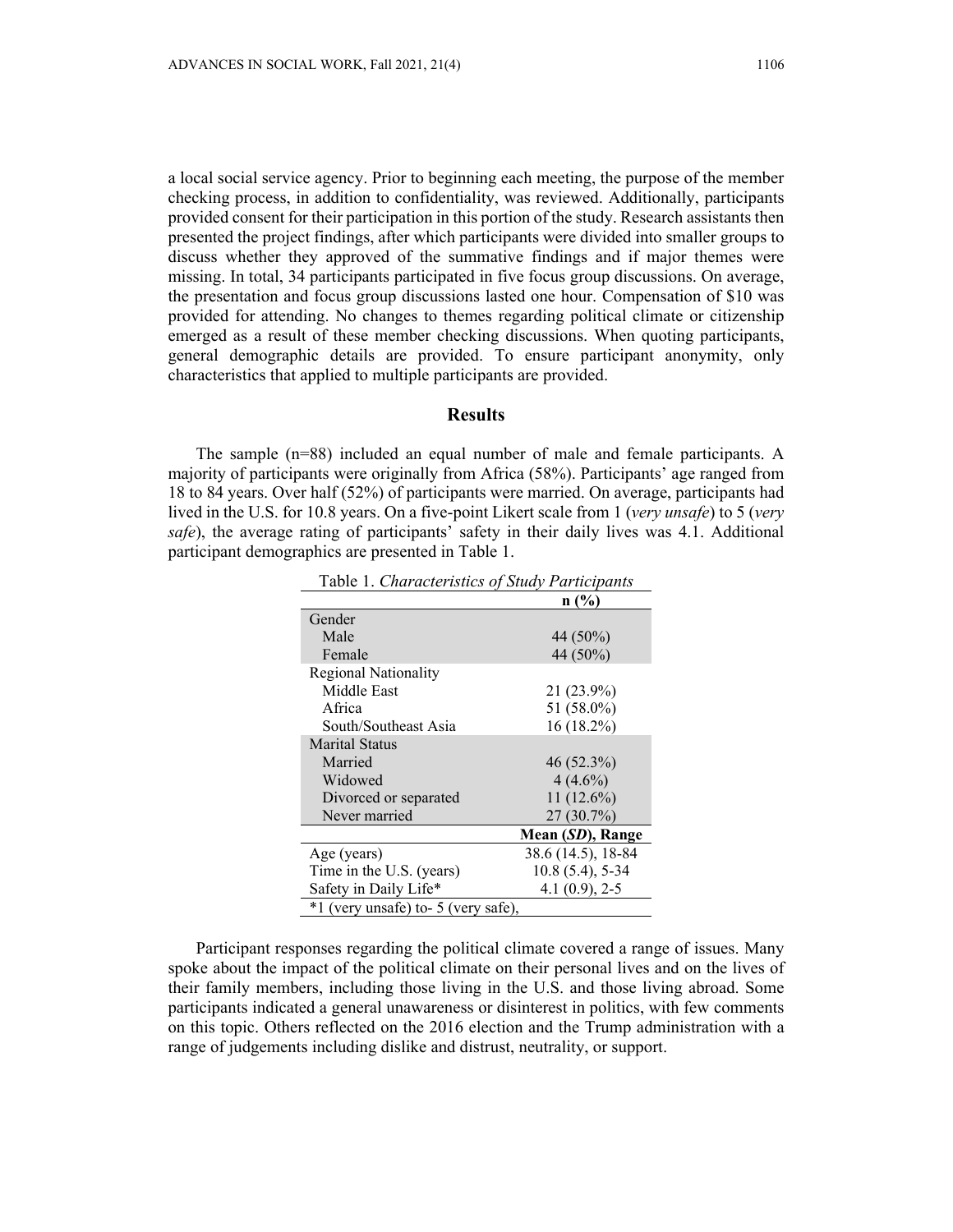While most participants said they had not been physically harmed, they had observed a shift in U.S. society towards unacceptance and intolerance. Three primary sub-themes related to the political climate and the Trump administration emerged. First, respondents alluded to an overall feeling of uncertainty about their status in the U.S. and the status of family members seeking to join them. Second, participants spoke about changes in their perceptions of U.S. citizenship. Lastly, participants described an overarching sense of unwelcome, manifest through discrimination and fear-filled rhetoric. These three central themes are examined below.

# **Uncertainty**

# *"Their mind is not peaceful at all. Government bringing the changes every day, and what is… next?"*

Respondents experienced uncertainty and concern regarding their standing in the U.S. after the 2016 election. Referencing Trump's campaign promises to ban Muslims from entering the U.S., build a wall along the U.S.-Mexican border, and deport "illegal immigrants," participants observed negative sentiments directed at non-citizens. For many, this created an air of uncertainty about their own status in the U.S. As explained by a female participant who migrated from Burundi, "I thought he was going to kick me out too. Because I don't have, like, the right document. I mean, I have my green card and social security, but I don't have my citizen[ship]." As in this example, many respondents felt vulnerable to changes regarding immigration policies made by the Trump administration because of their refugee backgrounds.

Multiple participants touched on the dilemma of not knowing where to call home. In response to a question regarding what worried him the most, a male participant who had been in the U.S. for approximately nine years reported, "…departure from the country. Going back to home. We don't have a home if we go back." After making the U.S. their home, many feared being sent back to their countries of origin due to Trump's influence. Many remarked that their countries of origin would no longer feel like home, and they feared for their safety should they be sent back. For example, a male originally from Somalia said:

*People start to question. Like is this the place I want to be or should I go back home? And they can't go back home because like they know there [are going to] be the issues back there…far more so [worse] than here.* 

A female participant who migrated from Iraq described the psychological nature of such insecurity. She said, "It did have an effect on us psychologically and we're not sure what's going to happen in the future with the new situation." Overall, respondents reported living in a state of fear-induced unknown, wondering what changes would come next.

## **"***It didn't just affect us, it affected a lot of people overseas."*

Fear of the unknown and of the future not only affected participants' lives, but paused the plans of family members and friends waiting to come to the U.S. President Trump's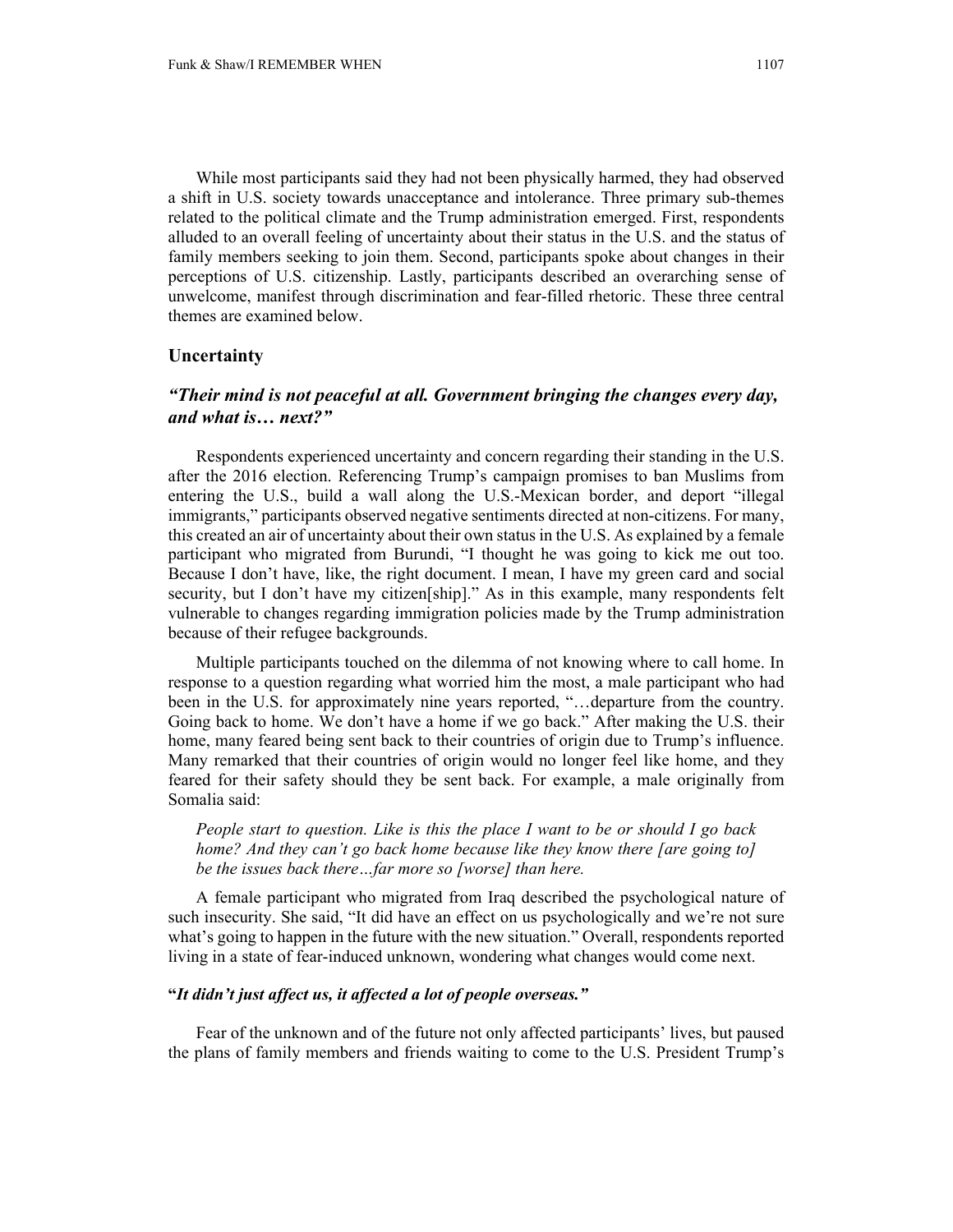orders to suspend refugee admissions for 120 days and later to ban admission from specific countries alarmed, confused, and saddened respondents. As explained through an interpreter by a male participant who had lived in the U.S. for about 8 years, "When he heard about that law preventing refugees to come to the United States from certain countries, he said that was not right in his mind." Participants knew the need for resettlement remained, as a female who migrated from Rwanda said, "Families are still trying to come, like [to] see if things can be better…." Additionally, participants voiced uncertainty about how long the ban would last and wondered whether their family members would ever be able to join them in the U.S. Participants expressed fear and concern for loved ones who remained in countries affected by conflict and were prohibited from seeking safety in the U.S. As a female participant originally from Iraq described:

*…these people are not safe now. They are outside, the presidential administration has stopped them from coming to the U.S. They are in war zones. They are suffering, they are dying. But if [those] changes [had] not been in place, we would have been able to help more people.* 

Thus, in addition to worrying about their own status in the U.S., respondents described uncertainty about how others would fare as a result of delayed or cancelled family reunification and resettlement opportunities.

# **Altered Perceptions of Citizenship**

# **"***I applied for citizenship, just to be on the safe side."*

Numerous participants spoke about pursuing citizenship as a protection against the Trump administration's immigration changes. A male who migrated from Myanmar/Burma described the sense of immediacy he felt surrounding citizenship when he said, "as soon as you reach five years, don't wait. Apply for U.S. citizen[ship]…I'm okay because I'm a U.S. citizen, so I feel more secure than someone who is stay[ing] [a] refugee." Like this participant, others felt citizenship provided more permanency in the U.S. than refugee status or permanent residence. A female originally from Sudan explained a shift in the meaning of citizenship following Trump's election. She said, "it used to be about pride that I am a U.S. citizen…because of the political situation right now, it's more about feeling safe and secure. Because of the administration we have right now, you could be deported for whatever reason." For many, the fear of being deported because of a refugee background was assuaged by security obtained through citizenship. Referring to President Trump, a young adult originally from Rwanda said, "I kinda dodged that bullet…because I am a citizen now, which means he can't do anything to me." These respondents felt immune to policy changes because of their status as citizens. As a male originally from Bhutan said placing citizenship in opposition to refugee status and/or identity, "I was tagged as a refugee for so long. Today I am a citizen." Comments on this topic also indicated the derogatory nature of the refugee label, which could be mitigated by the label of citizen.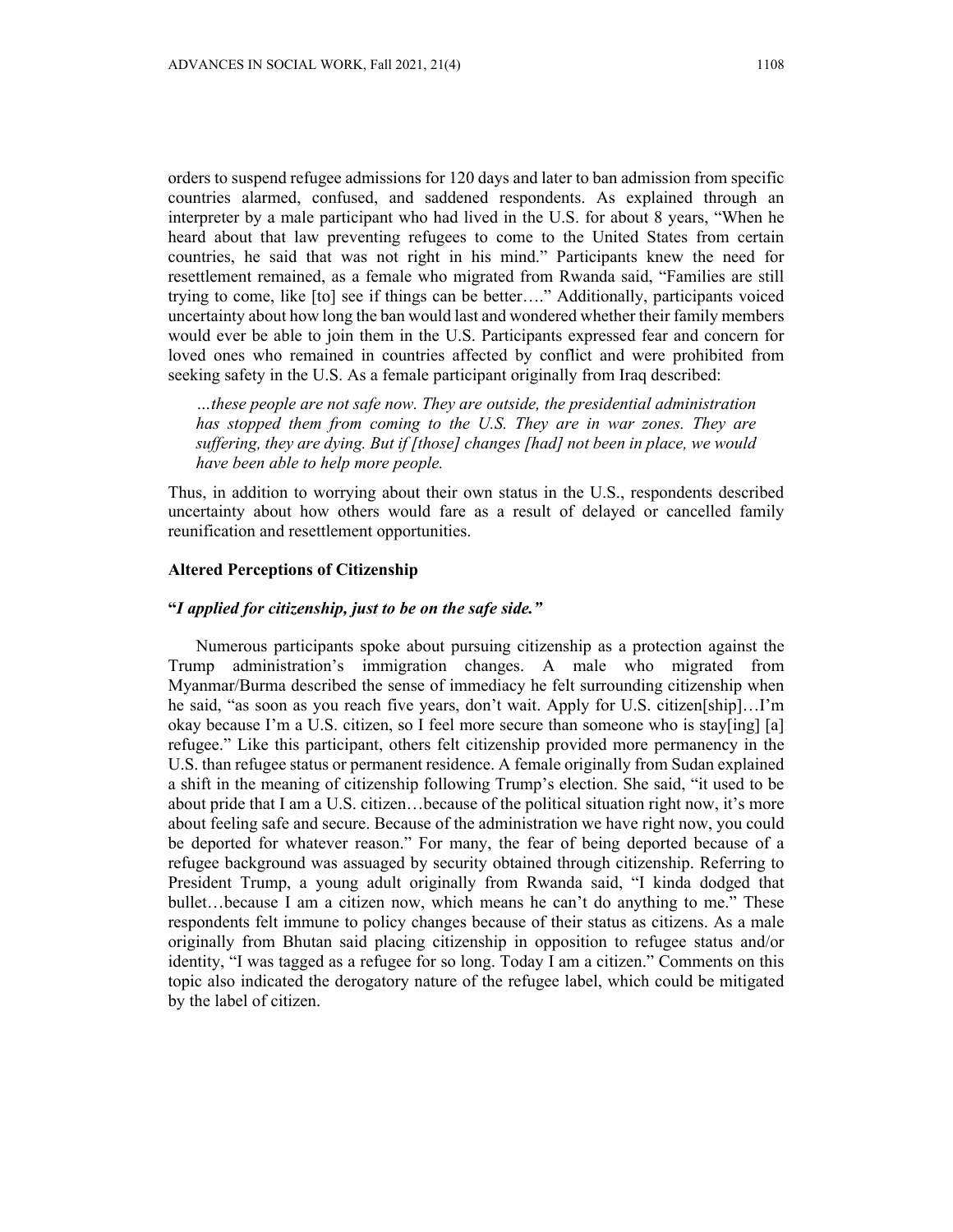## *"I just felt like it didn't mean a thing."*

While some respondents perceived citizenship as a safeguard, others felt that citizenship lost meaning in the Trump era. A young adult who migrated from Somalia explained:

*…all that chaos was happening and everybody was freaking out who wasn't a citizen. And I realized [citizenship] didn't really mean anything to me because I had the same fears…For me it's more of a paper and in all honesty, it doesn't help me in any way…once Donald Trump was elected.* 

For many, having citizenship was overshadowed by minority or refugee status. As described by a male participant who had lived in the U.S. for approximately 12 years, "Donald Trump always say[s]…you [weren't] born here. Even if you get [citizenship], you [are] still gonna go back where you came from. So what's the point?" Similarly, a female originally from the Democratic Republic of the Congo (DRC) said, "No matter [if] you are a citizen. You started as still a refugee." Regardless of efforts undertaken to obtain citizenship, some participants felt they continued to carry stigma as foreigners subject to deportation and separate from the broader community. Essentially, citizenship became tainted within an environment that indicated newcomers did not belong.

## **Unwelcoming Atmosphere**

#### *"…they say go back to your country."*

Negative messages about immigrants and refugees from President Trump, the media, and society led participants to question their sense of belonging. Respondents explained that they came to the U.S. in search of a new, safe home; however, within this political climate, they received messages of rejection due to nationality, race, or religion. A male originally from Iraq explained his experience of feeling unwelcome in the U.S.,

*Like if you ask me what home is, home is where you work, where you have your wife, where you have your memories, where you have your house. And I have that here. And I was like, okay I'm starting and everything was going right and I was shocked really…I feel like I am an American…and people are like, no you are not.* 

Participants felt unwelcome because of their backgrounds, with some respondents internalizing negative messages. A female college student said, "I will never fully belong here." Additionally, some respondents explained they felt ostracized by people who voted for Trump because of his views regarding immigrants. Such beliefs were explained by a young adult male who said, "[this state] selected, I mean, it was the majority of people that voted for Trump. So the refugee community felt that everybody in [this state] was for him and not for [us] ...they're against refugees and they're against immigration." For many respondents, the political choice of a community to elect a leader such as Trump denoted a broader social culture of unwelcome rejection.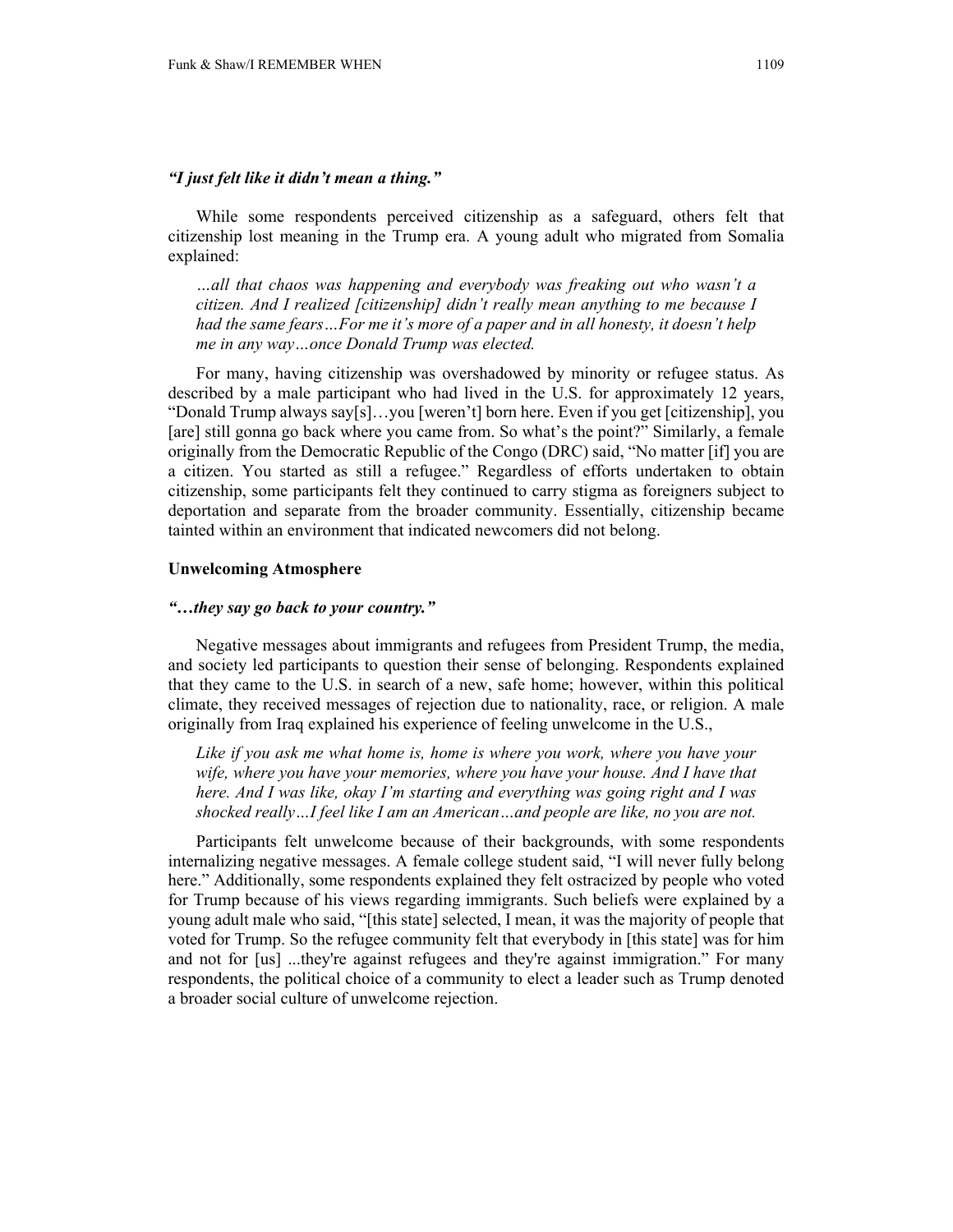### *"Yeah, I think there is a lot of fear mongering going on…Just kind of spreading fear."*

In addition to feeling like outsiders or perpetual foreigners, participants described a growing sense of fear in response to unaccepting, pejorative societal narratives. Respondents mentioned discriminatory rhetoric in the media alongside negative portrayals of refugees. As described by a female who migrated from Nepal, "I can see… some of the news and all, like they hate immigrant[s] or they hate refugees." Comments addressed threatening rhetoric from political leaders and citizens through the media that led participants to question their safety. As described by a female participant with children:

*I don't watch TV and sometimes I can't read the news on my phone and whenever I see a lot of things happening, especial politically… it can make someone go crazy because you feel like, "oh my God," this is the country that I thought I was supposed to settle, and now there [are] so many things going around. You [are] very scared.* 

Noting the plethora of unwelcoming messages from many sources that target refugees, participants also reported fearing for their safety because of race or religion. A Black male participant described the fear he felt as a Muslim:

*Sometimes when I see the things that are happening on TV, it just basically makes me feel like I need to watch out, you know. I need to be aware of my surroundings because sometimes…people do things that you're not expecting [them] to do. And then all this politics that's going on…just brings out a different person…Like I said, I'm Muslim. And it just makes [Muslims] feel like if they go outside, they're being targeted because… [of] all the things that they see in the news.* 

In addition to messages of fear spread through the news and media, participants described fear within religious or ethnic communities. Multiple participants referenced "talk" where community members circulated concerns. A female who had been in the U.S. for 9 years reported, "I even heard that…if I leave the house because I'm covered with hijab they might abuse me or shoot me or kill me, so I've gotta stay in the house." Additionally, a female who migrated from Iraq commented on her fear of violent acts against Muslims when she said, "I hear it through WhatsApp groups that we have or some girlfriends…they send these messages: 'On a certain day they're gonna do this and on this day they're gonna do that.'" As a result of political, media, and community commentary, many participants feared for their wellbeing.

## *"Ever since he became a President…people are racist. They can even show it now."*

Participants relayed numerous experiences of discrimination in a country where White individuals comprise the majority in-group and maintain a stronghold of power as opposed to racial minority, out-group individuals. When speaking about the shift to Trump's presidency, a male participant originally from Iraq stated, "The first thing we started feeling [was] racism." Referencing discrimination, a Black female participant added, "I think it's always been there…after this last election it's really increased." Moreover, participants felt this behavior was sanctioned by the President of the U.S. and emulated by citizens.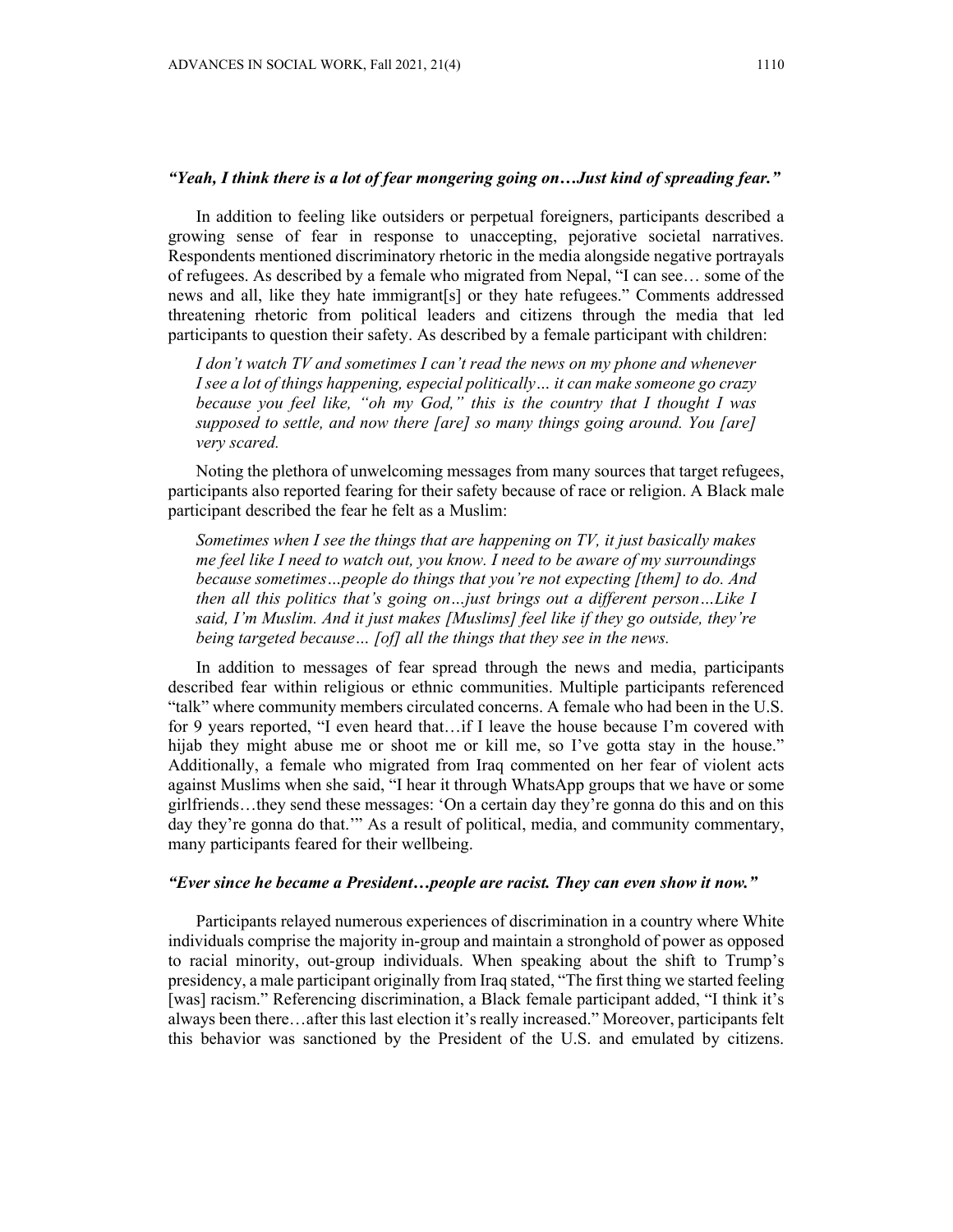Describing racism, a female originally from Sudan observed, "nobody hides anything [any] more. Because the President is doing it…so people are doing the same thing." This quote indicates that while othering views existed in the past, people were emboldened to follow Trump's lead in othering or discriminatory behaviors.

Respondents described feeling discriminated against both in word and in action. A male who migrated from Iraq shared:

*…you feel it when you're out on the road, when you're out doing your own thing on a daily basis. You feel that you're not really that comfortable...Sometimes it's people's looks and sometimes you can tell when somebody's looking at you…like they're welcoming you here. And sometimes they're looking at you like you're not welcome.* 

Others recounted inappropriate stereotyping or prejudiced remarks. A female originally from Afghanistan said, "Some people see us as the bad humans…I've had people say something really rude and disgusting…I am a good person. I am not a terrorist." Another Muslim female described her experience through an interpreter, "On the bus stop where she's waiting for the bus with her kids…people would call her 'ISIS, ISIS.'" Discriminatory remarks such as these left participants feeling afraid, misunderstood, and set apart.

For many respondents, racism and discrimination led to risks in their day-to-day lives. A female originally from Vietnam said, "I felt a bit unsafe when I [went] run[ning]. If I [saw]…a truck with [the] American flag, then I got really nervous because I really don't know what they are going to do." American symbols took on new meanings in the Trump era, where a flag may indicate White nationalist beliefs and anti-immigrant views, leading to uncertainty regarding who can be trusted. A lack of safety was experienced by many racially Black participants who spoke of police brutality and fears regarding law enforcement. A young adult who migrated from Sudan said, "[I've] felt a decrease for my safety…How we [are starting] to see more and more Black people getting shot by people who are supposedly there to protect you." A female participant with two children explained, "nowadays the streets [are] really dangerous…The President came, everything change[d]. Now people [are] killing other people for no reason on the street because of their race." As this participant expressed, many indicated that racism seemed to increase as a result of the Trump election. A young participant originally from Sudan recognized that experiences with racism, prejudice, and fear were not limited to refugees, saying, "it's funny because the political situation, when it gets worse… you could say it targets everybody else too. As a Black person, it would affect me regardless if it talked about refugees or not." These experiences and sentiments indicate the intersectionality and widespread effects of discrimination in a political and social climate perpetuating othering. A middle-aged participant from Iraq expressed a hope for more positive political leadership in the U.S. when he commented, "I wish that our President would not say those things, and see everybody as one. And encourage people to…love each other. Respect each other. Respect is important because together we can make a better place to live." Participants recognized the potential for good that could come from a political platform focused on uniting rather than othering.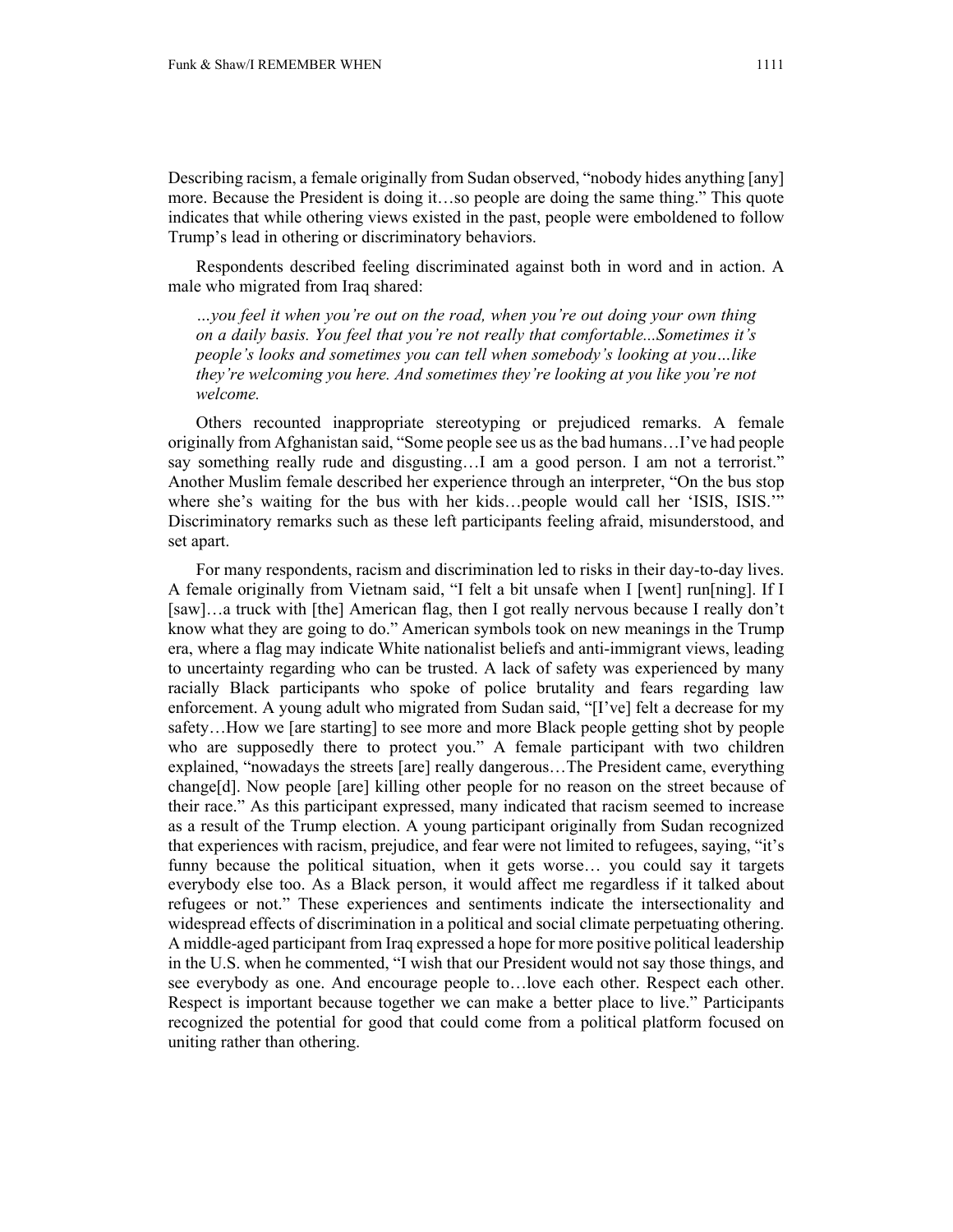# **Contrasting Views**

While the findings described above address perspectives and experiences of the majority of participants, a few respondents had different views about the political climate under the Trump administration. Some remained unaffected or had not experienced changes in safety. A female originally from the DRC described her neutral stance, "I [don't] have any bad thing about government. For me, I'm safe. I [do] not have any battle with the government because I  $\lceil \text{do} \rceil$  not do anything bad. I just raise my kids." Others made similar comments, emphasizing a focus on family, life, or appreciation for relative safety found in the U.S. compared to their country of origin. Additionally, a few participants said their specific community or state was welcoming. A male participant who migrated from Bhutan explained:

*Personally, I would say I'm not seeing a big impact [of Trump's election] yet. Luckily, I know it's a dominantly Republican state, but we are still lucky enough our governor [is] supporting [and] welcoming refugees here. A lot of our great organizations are helping refugees here.* 

For these respondents, the services and efforts of local politicians and organizations offset the potentially deleterious effects of the Trump administration. Additionally, two participants specifically spoke in support of Trump for reasons of economic growth and the belief that Trump was acting to keep the U.S. safe.

# **Discussion**

This study analyzed the post-2016 political climate experiences and perspectives of 88 individuals resettled as refugees in the U.S. All participants had lived in the U.S. for at least five years at the time of the interviews and had experienced the 2016 election and subsequent political changes. A few respondents did not share thoughts on the political climate or expressed support for President Trump. However, the majority highlighted increased uncertainty, changes in perceptions of citizenship, and a sense of rejection. Findings illustrate how the political climate during the Trump administration reinforced othering of people who migrated to the U.S. as refugees. The findings inform policy and practice for social workers and others promoting wellbeing and access among refugees and displaced persons.

Political rhetoric contributed to a felt sense of being othered for most refugee participants. Overt and covert messages elevated by the Trump administration promoted perceptions that ostracized refugee and other minority populations (Gökarıksel, 2017; Gökarıksel & Smith, 2017; Grove & Zwi, 2006). Resettled individuals experienced these negative narratives through portrayals in the media, community discussions, and day-today interactions. Experiences of discrimination and racism were recounted by many. Participants also spoke about fear in their communities given unreceptive messages in the media and in their social circles. While antagonistic rhetoric targets refugees, religious minorities, and others in broad categories, these messages were personalized and experienced by individuals and families. Discriminatory labels and acts led refugees to question their personal safety and their sense of home. However, refugees also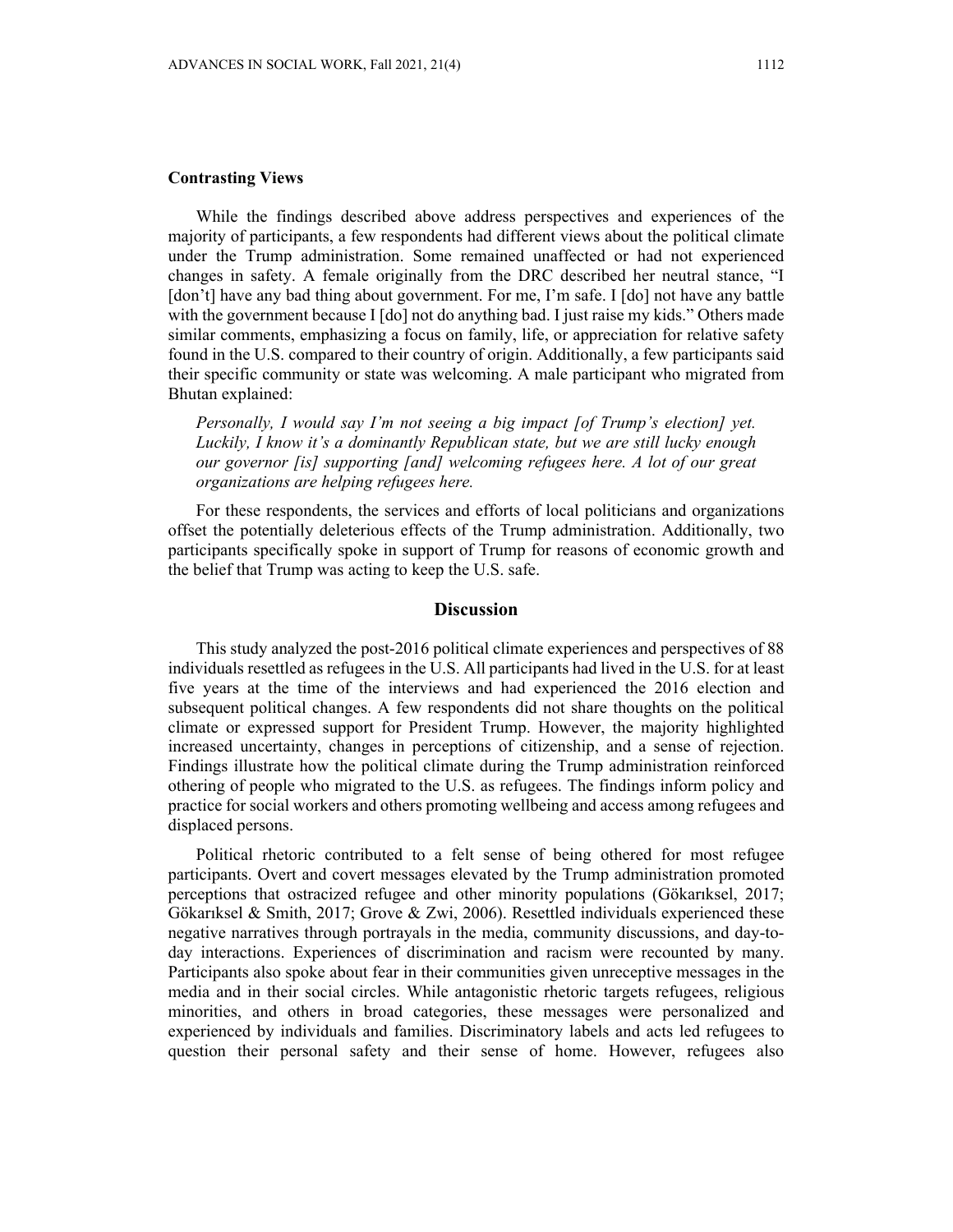acknowledged their disapproval of such othering and discrimination, noting their lack of control over their status as refugees and their rightful claim to resettlement in the U.S.

In the aftermath of the 2016 election, participants observed increased antagonism towards immigrants and refugees. The choice of U.S. voters to elect Donald Trump indicated to refugee participants that anti-immigrant sentiment was common, if not universal. Far-right rhetoric and nationalist narratives that portrayed refugees and immigrants as outsider threats (Hogan & Haltinner, 2015) were perceived as acceptable to the majority of the country. As participants lived with this new reality in the U.S., symbols such as the American flag took on new meaning. In effect, growing perceptions of refugees as dangerous served to jeopardize the safety of refugees, rather than the majority community (Amuedo-Dorantes et al., 2021; Masterson & Yasenov, 2018; Sakib & Ishraque Osman, 2019).

Identities are intersectional, with race and religion influencing othering experiences in addition to refugee status. Fears of being targeted and experiences with discrimination were particularly pronounced for participants who were Muslim or Black. Those with these racial and religious identities in particular experienced losses of freedom, belonging, and safety. Increases in Islamophobia (Jamal, 2017; Mogahed & Mahmood, 2020) involve not only othering attitudes but behaviors that could lead to physical and emotional harm. Additional research could examine how aspects of identity intersect and amplify vulnerability. Most participants had some marker of difference from the White, Christian, English-speaking majority populations residing in the U.S. Many participants, however, indicated that refugee status became an increasingly salient out-group categorization in this political environment. Tied to the meanings associated with refugee status, such as dependency, race, and danger (Baak, 2019; Grove & Zwi, 2006; Hatoss, 2012; Ludwig, 2016), some participants verbalized personal distancing from the refugee label, for example, by speaking about how they had obtained citizenship and found more belonging and safety in doing so. As such, refugees fought back against othering and prejudice by leveraging citizenship status.

The meanings of resettlement and citizenship shifted as a result of growing hostility towards refugees. Though all participants came to the U.S. legally with eventual access to permanent residence and citizenship, the 2016 election led many to question their immigration status and ability to remain in the country. Participants were also troubled by bans on refugee admittance. As nations reduce access to resettlement in the face of increased need (Betts, 2015; Cumming-Bruce, 2019; Krogstad, 2019; Long, 2013; U.S. Department of State, 2019), possibilities for acceptance and security become tenuous. Former refugees questioned their own place of home as well as possibilities for others, while maintaining the belief that they should belong and obtain acceptance within American society. For some, citizenship became a protection from immigration policy changes. Participants who saw citizenship as a marker of safety noted that citizenship indicated a change in their identity that perhaps spared them from restrictive policies targeting foreigners. Citizenship ideally signifies belonging, in that it facilitates access to universal values of liberty, democracy, and mobility (Haggis  $\&$  Schech, 2010); however, such values were not felt by all participants. For some, citizenship became tainted in an environment consistently indicating they did not belong. Similar sentiments regarding the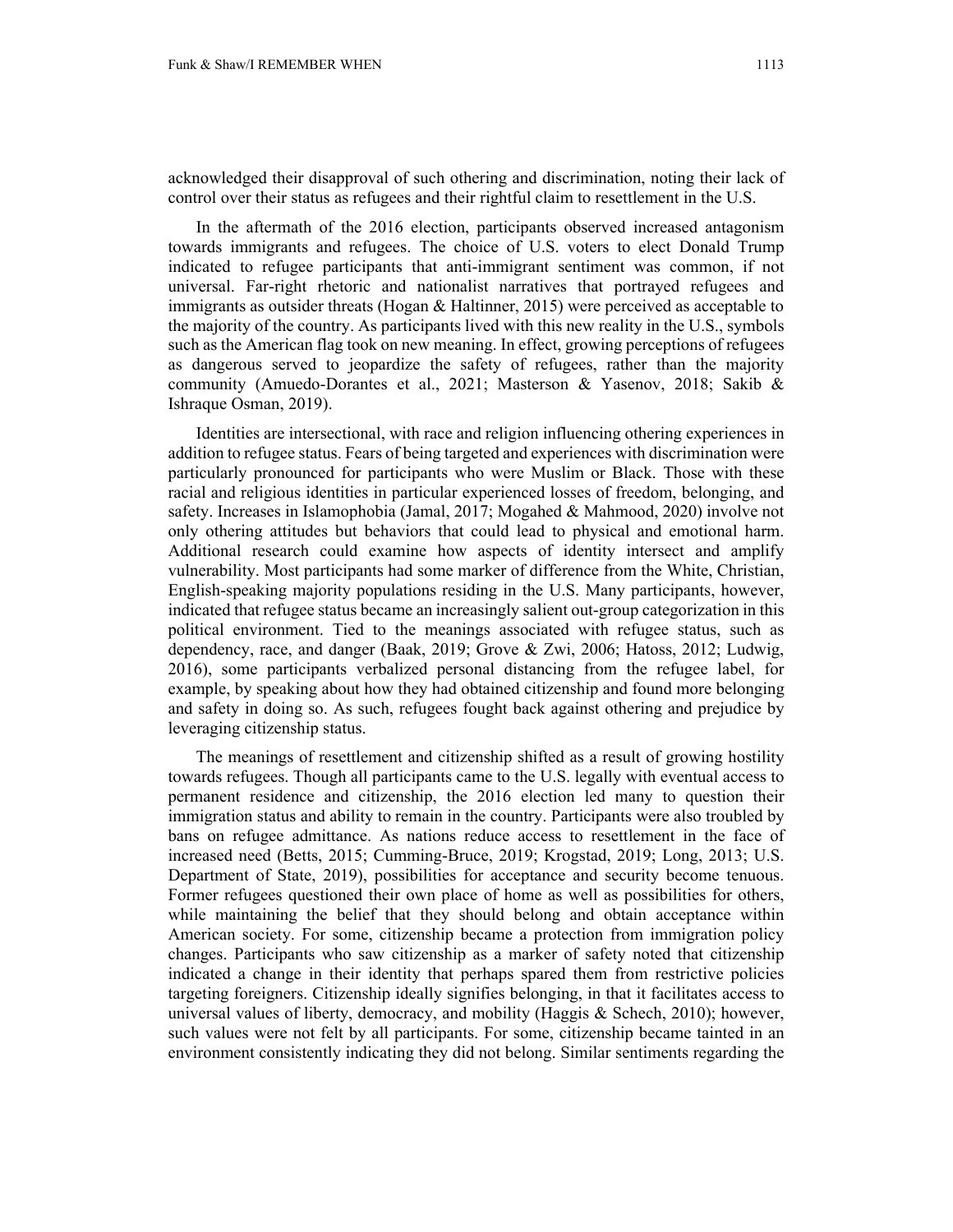meaninglessness of citizenship were found among Liberian refugees resettled in New York (Ludwig, 2016). These refugees from Liberia felt the refugee label remained their primary ascribed identity, regardless of other markers of identity such as U.S. citizenship.

Findings indicate the role of power in shaping resettlement discourse and policy. Refugee communities have little to no influence on which countries will provide resettlement opportunities and what related services will entail. Resettlement processes are guided by nations in power and focus on border maintenance in ways that further disenfranchise and other refugee communities (Besteman, 2016; Brons, 2015; Darrow & Scholl, 2020; Oelgemoller, 2017). In this study, participants recognized the power of othering attitudes and rhetoric in reduced resettlement opportunities (Bier, 2018), fearing further restrictions based on these attitudes. A shift in discourse and policy can occur as refugee voices are prioritized, including the voices of refugees advocating for their rights to safety and belonging in U.S. society.

Study findings have implications for social work practice. Attention to refugee experiences and concerns is essential, particularly during times of change and stress. Social workers can ensure that refugees are aware of their legal rights and opportunities for change of legal status, including those regarding permanent residence status, citizenship, and family reunification. Care can be taken to ensure false assurance is not provided when uncertainty surrounds potential policy changes. Further, opportunities for ongoing dialogue with affected communities can be maintained as policies are challenged within court systems or evolve through local implementation. Social workers can ensure relevant information is accessible across communities where fears and rumors may jeopardize wellbeing and safety. Additionally, social workers and others working in resettlement can recognize information and service gaps, responding through promoting legal, translation, health, economic, or other services where needed.

Social work practitioners can also recognize the detrimental effects of toxic political environments and respond in ways that promote safety, understanding, and belonging. Community-wide efforts that enhance social connection are needed (Welcoming America, 2020), and interactions across differences may reduce far-right tendencies (Steinmayr, 2016). For non-refugee communities, opportunities to learn from and connect socially with people who have come to the U.S. as refugees can de-mystify and personalize the resettlement process. Shared public spaces, even in areas where segregation is common, promote togetherness and cross-culturalism among people with diverse backgrounds (Anderson, 2004). Practitioners may play a role in raising awareness among non-refugee communities, seeking to educate and connect those with diverse backgrounds and create communities that are safe and welcoming. Additional strategies include messaging campaigns, training for clients regarding how to respond to discriminatory actions, provision of safe spaces or emergency contact information, and training regarding legal rights and access. Multiple approaches and strategies are needed to ensure refugees can speak out regarding injustices and have the tools necessary to protect themselves from othering attitudes and behaviors.

Social workers and social service agencies can collaborate with refugee communities in efforts to reject othering behaviors and attitudes. Narratives that contradict anti-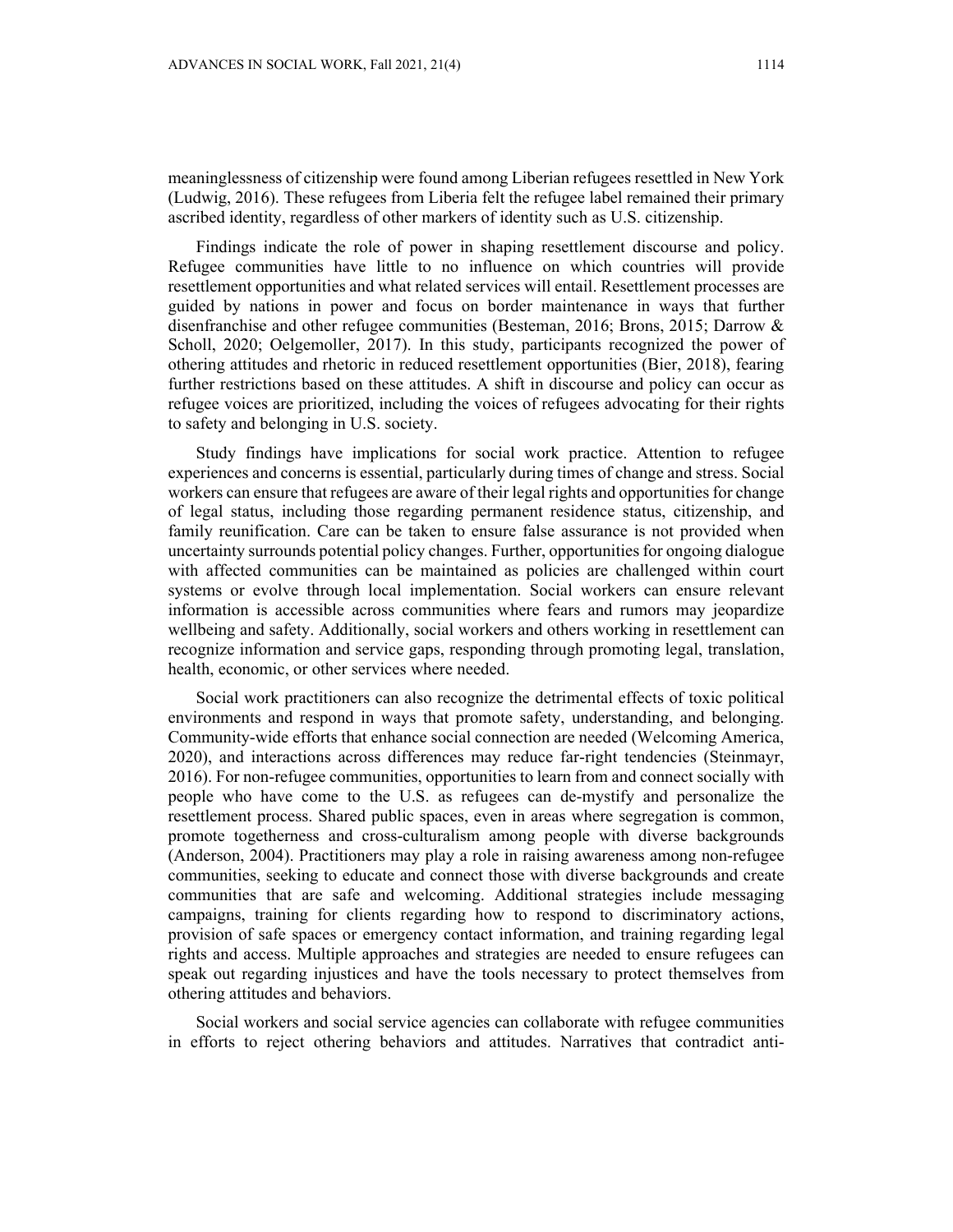immigrant sentiment are essential (Krumer-Nevo & Benjamin, 2010), promoting the development of empathy (Ghidina, 2019). Growing support for movements such as Black Lives Matter in the U.S. indicates many residents reject long-held racist beliefs and practices such as the over-policing of Black communities (Guskin et al., 2020). The Black Lives Matter movement also demonstrates the power of recognizing individual experiences, with attention to the names of people killed at the hands of police (Black Lives Matter, 2020). Attention to refugee experiences within community events, sport, education, and other avenues may create opportunities for understanding and celebration of refugees. While immigrants have often been pitted against other minority groups in the U.S., Black communities in particular (Tang, 2015), solidarity and partnership with related movements for social justice may empower refugee communities and create space for their unique voices and realities. Social workers can promote these opportunities, recognizing that shared experience and commonalities related to race and religion may also fuel united social action.

At the policy level, social workers can promote opportunities for increased refugee resettlement and improvements in conditions for those who have previously resettled. The Biden administration's commitment to increase and improve resettlement opportunities is a critical and life-saving step (UNHCR, 2021b; White House, 2021). With the expanding numbers of forcibly displaced persons worldwide (UNHCR, 2021a), increased advocacy is needed, including attention to reducing conflicts, promoting options for permanent resettlement, and improving the circumstances of those seeking asylum. Post-resettlement advocacy is needed to expand resettlement services, promote access to education, and address wellbeing. In these efforts, people who have experienced resettlement bring needed perspectives and must be included in discourse and leadership. Efforts of social workers and other providers to elevate refugee voices and experiences within policy and media discourse may bring needed recognition of potential solutions and a shared humanity. Increasing proximity to the refugee experience and highlighting a common ground may reduce tendencies to other those from minority or refugee status.

Further research regarding the refugee resettlement experience is needed. Additional qualitative studies examining the needs and experiences of refugees would assist in hearing, understanding, and elevating refugee voices. Furthermore, studies examining the experiences of refugees in other areas of the U.S. could provide needed insight into the effects of the post-2016 political climate on refugees resettled throughout the U.S. As this study was conducted during the Trump administration, studies examining the effects of the Biden administration and post-2020 policies can bring additional insight to the ongoing experience of refugees amidst changes in U.S. policy and discourse.

# **Limitations**

This study has limited generalizability due to study context and implementation. The sample included participants who resided in the intermountain west region of the U.S. While many participants discussed perspectives regarding the national political climate, further research is needed to examine how contexts vary across the U.S. Procedural barriers included the one-time interview. Approaching the sensitive issue of politics may have been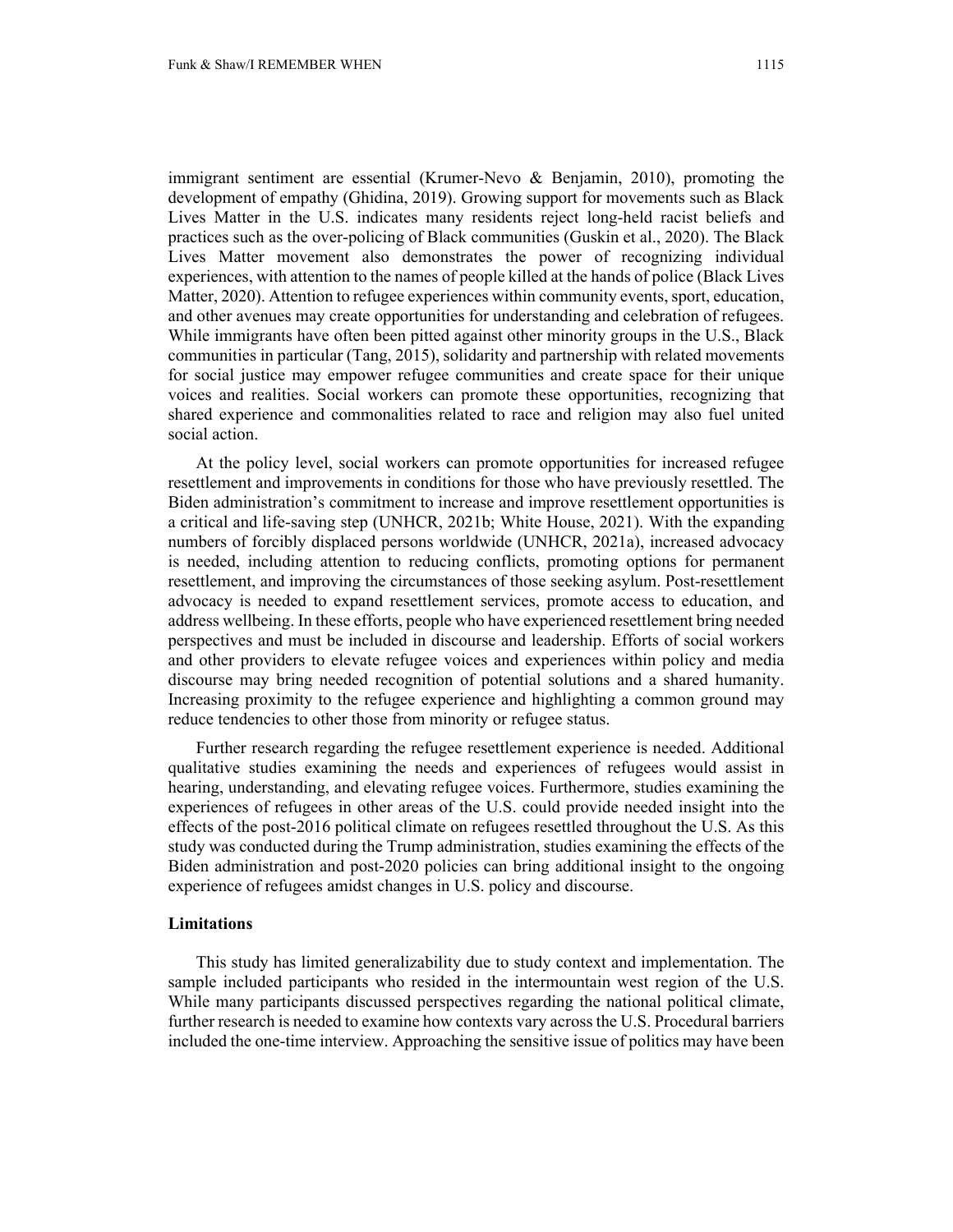easier for some participants to do after multiple meetings, or with more time to reflect. Though interviewers and interpreters were diverse in terms of racial and refugee status background, some participants may have been uncomfortable sharing views and experiences with those from different backgrounds. Moreover, given the nature of refugees' cultural and political backgrounds in their countries of origin, discussion of political topics during the interview may have been especially sensitive. As such, some participants may have filtered their answers, sharing only commentary they felt was safe in response to questions surrounding politics. Additionally, although interpreters were offered and frequently used, varying degrees of English language proficiency among participants may have inhibited understanding of interview content and participant answers. Moreover, the full depth of interview content may have been altered through translation. Despite these limitations, the large sample provided access to a diverse group of participants. As all participants had been in the U.S. for more than five years, this study provides a unique perspective on how the political climate influenced refugee adjustment and wellbeing in the aftermath of the 2016 election.

#### **Conclusion**

While racism, religious discrimination, and anti-refugee sentiment are not new, antagonistic attitudes and behaviors increased post-2016. Among people who have resettled in the U.S. as refugees long-term, these changes are apparent and difficult to navigate. Study respondents noted an increased sense of uncertainty, changes regarding the meaning and value of citizenship, and an unwelcome environment associated with fear and discriminatory acts. Despite this unwelcoming environment, many resettled refugees are working to successfully navigate U.S. society and push back against societal norms that other minorities, including refugees. Attention to these voices and experiences is critical, as U.S. society considers when and how to respond to forced migration and social inequities. The U.S. resettlement program provides a necessary opportunity for safety and legal status for a small number of forced migrants globally. As refugees become permanent residents and citizens, a climate of welcome, safety, and certainty is needed. Leadership from social workers and others is needed to undo a political climate that encourages disregard and ostracization of refugees, instead restoring opportunities for resettlement assistance and recognizing shared humanity.

## **References**

- Adida, C. L., Lo, A., & Platas, M. R. (2019). Americans preferred Syrian refugees who are female, English-speaking, and Christian on the eve of Donald Trump's election. *PloS One*, *14*(10), 1-18. https://doi.org/10.1371/journal.pone.0222504
- American Civil Liberties Union [ACLU]. (2020, February 10). Timeline of the Muslim ban. https://www.aclu-wa.org/pages/timeline-muslim-ban
- American Immigration Council. (2020, April 1). Fact sheet: An overview of U.S. refugee law and policy. https://www.americanimmigrationcouncil.org/research/overview-usrefugee-law-and-policy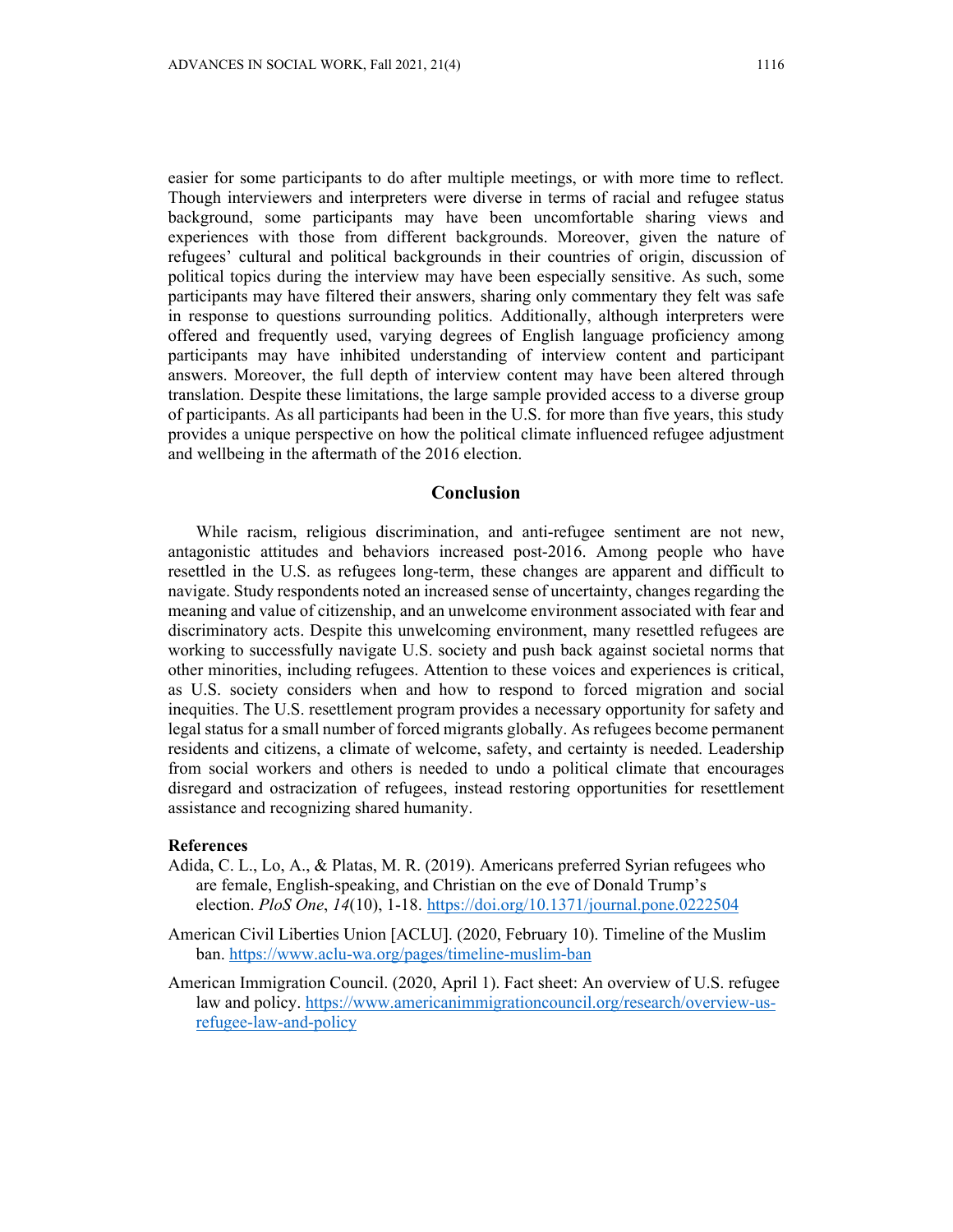- Amnesty International USA. (n.d.). #TrumpWatch: Stand up to Trump. Protect human rights. https://www.amnestyusa.org/trump100days/
- Amuedo-Dorantes, C., Bansak, C., & Pozo, S. (2021). Refugee admissions and public safety: Are refugee settlement areas more prone to crime? *International Migration Review*, *55*(1), 135-165. https://doi.org/10.1177/0197918320920192
- Anderson, E. (2004). The cosmopolitan canopy. *Annals of the American Academy of Political and Social Science*, *595*(1), 14-31. https://doi.org/10.1177/0002716204266833
- Baak, M. (2019). Racism and othering for South Sudanese heritage students in Australian schools: Is inclusion possible? *International Journal of Inclusive Education*, *23*(2), 125-141. https://doi.org/10.1080/13603116.2018.1426052
- Beers, D. J. (2020). The end of resettlement? US refugee policy in the age of Trump. *Social Sciences*, *9*(8), 1-44. https://doi.org/10.3390/socsci9080129
- Besteman, C. (2016). *Making refuge: Somali Bantu refugees and Lewison, Maine*. Duke University Press. https://doi.org/10.1215/9780822374725
- Betts, A. (2015). The normative terrain of the global refugee regime. *Ethics & International Affairs*, *29*(4), 363-375. https://doi.org/10.1017/s0892679415000350
- Bier, D. J. (2018, December 7). Trump cut Muslim refugees 91%, immigrants 30%, visitors by 18%. https://www.cato.org/blog/trump-cut-muslim-refugees-91 immigrants-30-visitors-18
- Black Lives Matter. (2020). Black Lives Matter. https://blacklivesmatter.com/
- Borrero, N. E., Yeh, C. J., Cruz, C. I., & Suda, J. (2012). School as a context for "othering" youth and promoting cultural assets. *Teachers College Record*, *114*(2), 1- 37. http://www.tcrecord.org/Content.asp?ContentId=16246
- Braun, V., & Clarke, V. (2006). Using thematic analysis in psychology. *Qualitative Research in Psychology, 3*, 77-101. https://doi.org/10.1191/1478088706qp063oa
- Brons, L. L. (2015). Othering, an analysis. *Transcience, a Journal of Global Studies, 6*(1), 69-90. https://philpapers.org/archive/BROOAA-4.pdf
- Center for Migration Studies. (2020, April 23). President Trump's executive orders on immigration and refugees. https://cmsny.org/trumps-executive-orders-immigrationrefugees/
- Charmaz, K. (2006). *Constructing grounded theory: A practical guide through qualitative analysis*. Pine Forge Press.
- Chishti, M., & Pierce, S. (2020, March 26). Crisis within a crisis: Immigration in the United States in a time of COVID-19. *MPI Policy Beat.* https://www. migrationpolicy. org/article/crisis-within-crisis-immigration-time-covid-19.
- Chiu, A. (2019, October 11). 'Stunning in ugliness & tone': Trump denounced for attacking Somali refugees in Minnesota.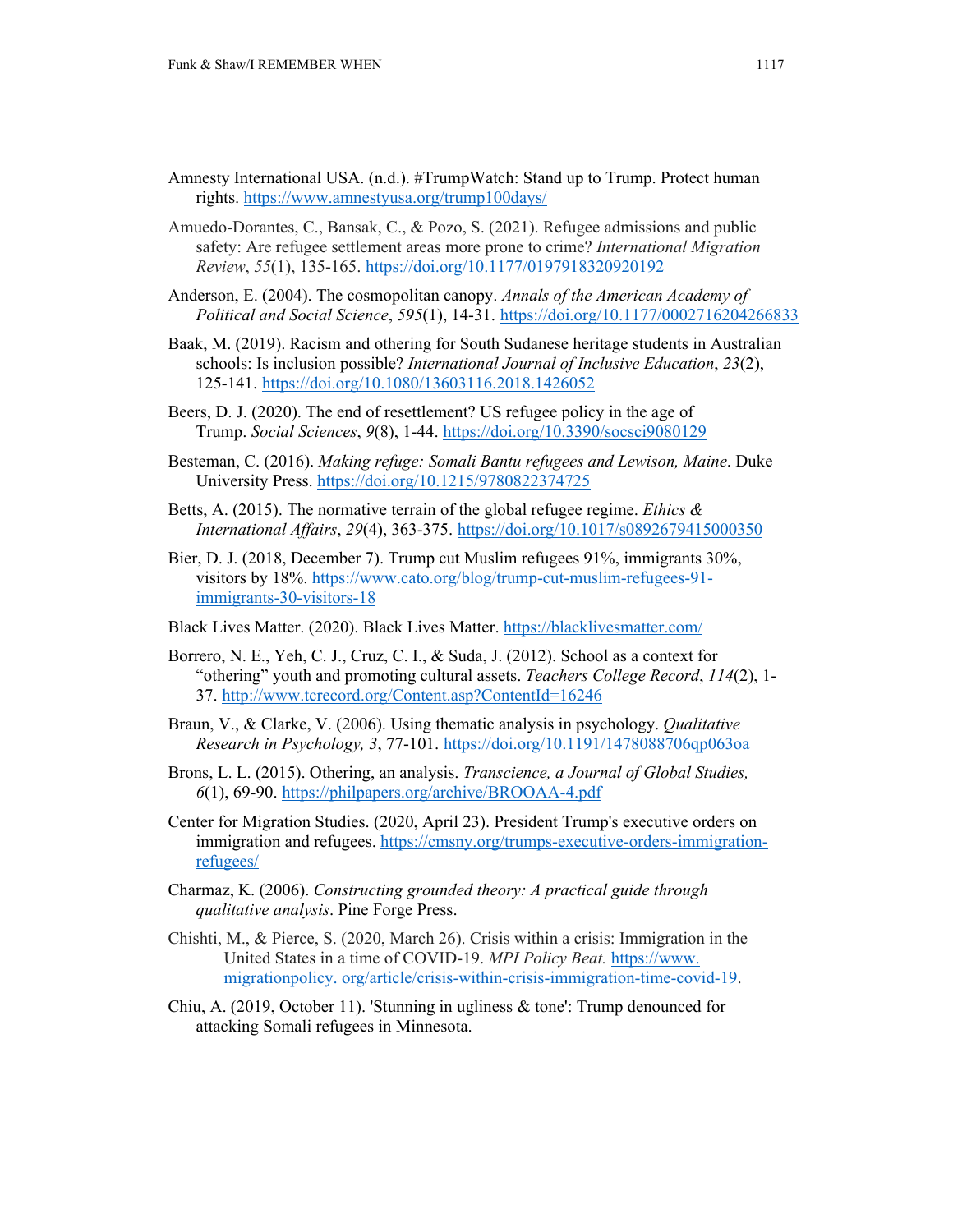https://www.washingtonpost.com/nation/2019/10/11/trump-somali-refugeesminneapolis-rally/

- Creswell, J. W. (2013). *Qualitative inquiry and research design: Choosing among five approaches*. Sage.
- Cumming-Bruce, N. (2019, June 19). Number of people fleeing conflict is highest since World War II, U.N. says. https://www.nytimes.com/2019/06/19/world/refugeesrecord-un.html
- Darrow, J. H., & Scholl, J. H. (2020). Chaos and confusion: Impacts of the Trump administration executive orders on the US refugee resettlement system. *Human Service Organizations: Management, Leadership & Governance*, *44*(4), 362-380. https://doi.org/10.1080/23303131.2020.1767745
- Douglas, M., Levitan, R., & Kiama, L. W. (2017). Expanding the role of NGOs in resettlement. *Forced Migration Review*, *54,* 34-37. https://www.fmreview.org/sites/fmr/files/FMRdownloads/en/resettlement/douglaslevitan-kiama.pdf
- Fiddian-Qasmiyeh, E., & Qasmiyeh, Y. M. (2010). Muslim asylum-seekers and refugees: Negotiating identity, politics and religion in the UK. *Journal of Refugee Studies, 23*(3), 294-314. https://doi.org/10.1093/jrs/feq022
- Garinther, A., Mayorga, M., Västfjäll, D., & Slovic, P. (2019). Information spotlighting in Americans' decisions surrounding refugee resettlement policy. *Journal of Refugee Studies*, *2019*, 1-13. https://doi.org/10.1093/jrs/fez068
- Ghidina, M. (2019). Deconstructing victim-blaming, dehumanization, and othering: Using empathy to develop a sociological imagination. *Teaching Sociology*, *47*(3), 231-242. https://doi.org/10.1177/0092055x19843978
- Gökarıksel, B. (2017). The body politics of Trump's "Muslim Ban". *Journal of Middle East Women's Studies*, *13*(3), 469-471. https://doi.org/10.1215/15525864-4179133
- Gökarıksel, B., & Smith, S. (2017). Intersectional feminism beyond US flag hijab and pussy hats in Trump's America. *Gender, Place & Culture*, *24*(5), 628-644. https://doi.org/10.1080/0966369x.2017.1343284
- Gowayed, H. (2020). Resettled and unsettled: Syrian refugees and the intersection of race and legal status in the United States. *Ethnic and Racial Studies*, *43*(2), 275-293. https://doi.org/10.1080/01419870.2019.1583350
- Grove, N. J., & Zwi, A. B. (2006). Our health and theirs: Forced migration, othering, and public health. *Social Science & Medicine*, *62*(8), 1931-1942. https://doi.org/10.1016/j.socscimed.2005.08.061
- Guskin, E., Clement, S., & Balz, D. (2020, July 21). Americans support Black Lives Matter but resist shifts of police funds or removal of Confederate generals or presidents who were enslavers. *Washington Post.*  https://www.washingtonpost.com/politics/americans-support-black-lives-matter-but-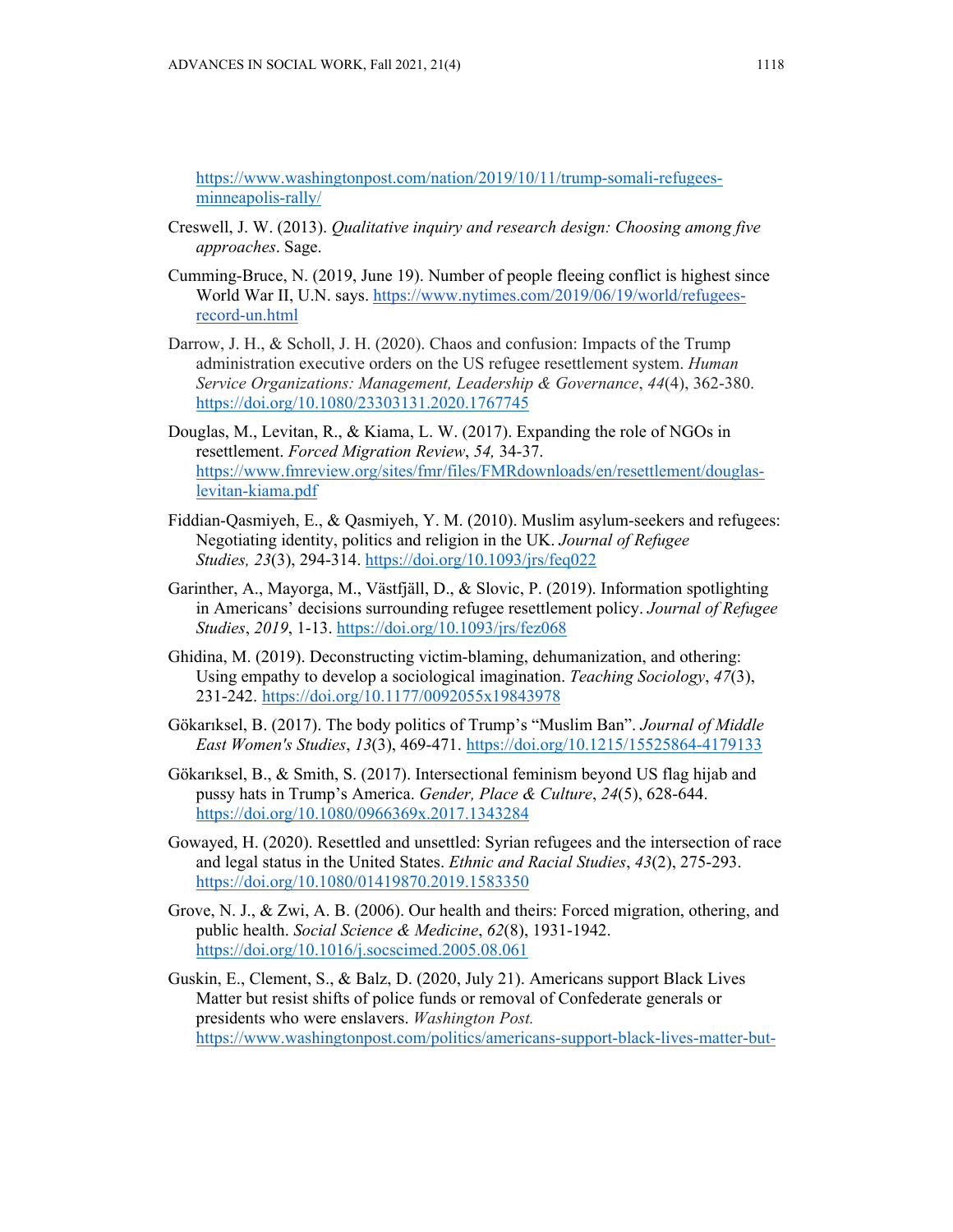resist-shifts-of-police-funds-or-removal-of-statues-of-confederate-generals-orpresidents-who-were-enslavers/2020/07/21/02d22468-cab0-11ea-91f1- 28aca4d833a0\_story.html

- Haggis, J., & Schech, S. (2010). Refugees, settlement processes and citizenship making: An Australian case study. *National Identities*, *12*(4), 365-379. https://doi.org/10.1080/14608944.2010.520972
- Hartig, H. (2018, May 24). GOP views of accepting refugees to US turn more negative as admissions plummet. https://www.pewresearch.org/facttank/2018/05/24/republicans-turn-more-negative-toward-refugees-as-numberadmitted-to-u-s-plummets/
- Hatoss, A. (2012). Where are you from? Identity construction and experiences of 'othering' in the narratives of Sudanese refugee-background Australians. *Discourse & Society*, *23*(1), 47-68. https://doi.org/10.1177/0957926511419925
- Hogan, J., & Haltinner, K. (2015). Floods, invaders, and parasites: Immigration threat narratives and right-wing populism in the USA, UK and Australia. *Journal of Intercultural Studies, 36*(5), 520-543. https://doi.org/10.1080/07256868.2015.1072907
- Interiano-Shiverdecker, C. G., Kondili, E., & Parikh-Foxx, S. (2020). Refugees and the system: Social and cultural capital during US resettlement. *International Journal for the Advancement of Counselling*, *42*(1), 48-64. https://doi.org/10.1007/s10447-019- 09383-9
- International Rescue Committee [IRC]. (2020). Refugees in America. https://www.rescue.org/topic/refugees-america
- Jamal, A. A. (2017). Trump(ing) on Muslim women: The gendered side of Islamophobia. *Journal of Middle East Women's Studies*, *13*(3), 472-475. https://doi.org/10.1215/15525864-4179144
- Kanno-Youngs, Z. (2020, January 31). Trump administration adds six countries to travel ban. *New York Times*. https://www.nytimes.com/2020/01/31/us/politics/trump-travelban.html
- Khan, M. H., Adnan, H. M., Kaur, S., Khuhro, R. A., Asghar, R., & Jabeen, S. (2019). Muslims' representation in Donald Trump's anti-Muslim-Islam statement: A critical discourse analysis. *Religions*, *10*(2), 1-16. https://doi.org/10.3390/rel10020115
- Kim, I. (2016). Beyond trauma: Post-resettlement factors and mental health outcomes among Latino and Asian refugees in the United States. *Journal of Immigrant and Minority Health*, *18*(4), 740-748. https://doi.org/10.1007/s10903-015-0251-8
- Konrad, A. M. (2018). Denial of racism and the Trump presidency. *Equality, Diversity and Inclusion: An International Journal, 37*, 14-30. https://doi.org/10.1108/edi-07- 2017-0155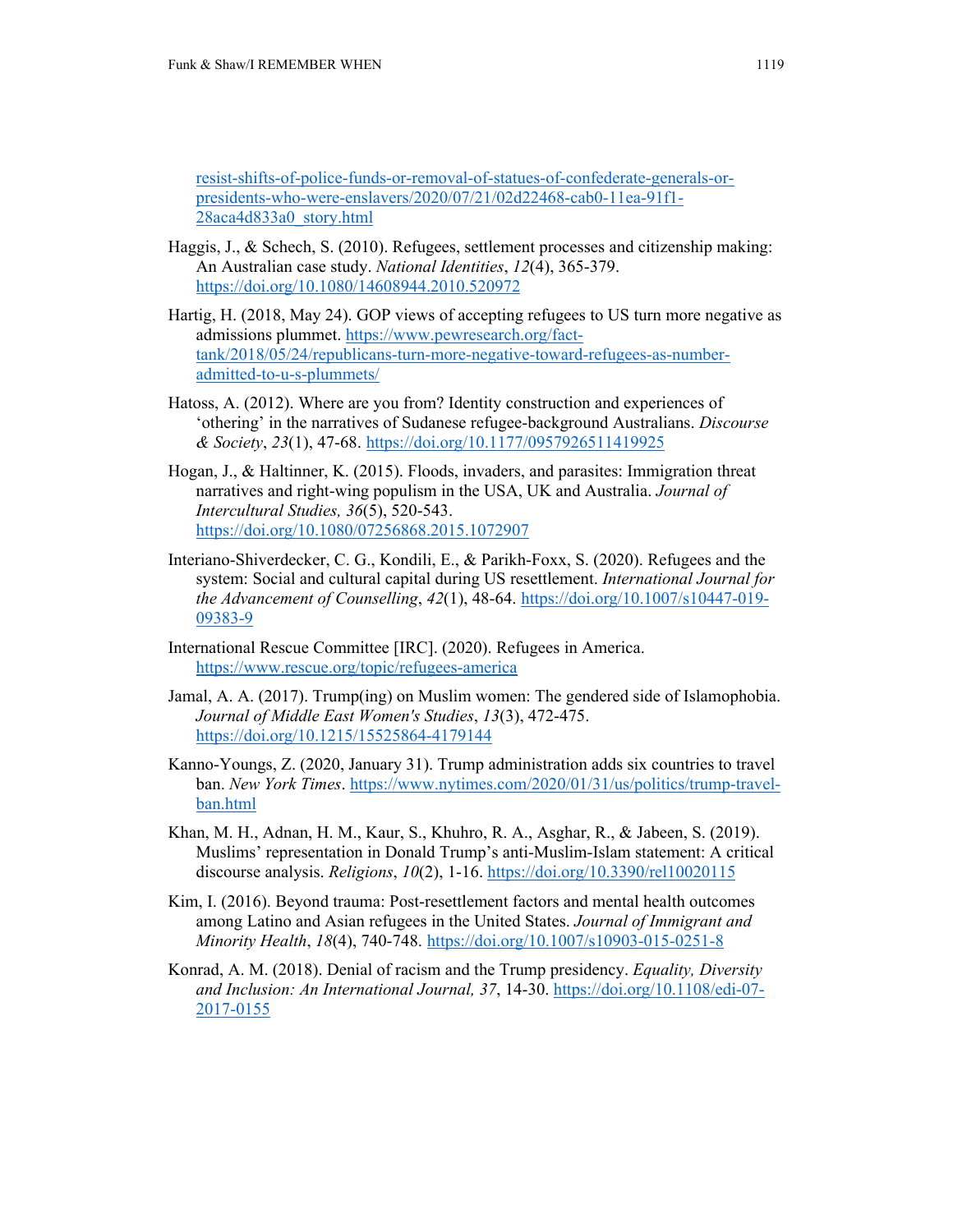- Krogstad, J. M. (2019, October 7). Key facts about refugees to the U.S. https://www.pewresearch.org/fact-tank/2019/10/07/key-facts-about-refugees-to-the $u-s/$
- Krumer-Nevo, M., & Benjamin, O. (2010). Critical poverty knowledge: Contesting othering and social distancing. *Current Sociology, 58*(5), 693-714. https://doi.org/10.1177/0011392110372729
- Long, K. (2013). In search of sanctuary: Border closures,'safe' zones and refugee protection. *Journal of Refugee Studies*, *26*(3), 458-476. https://doi.org/10.1093/jrs/fes050
- Ludwig, B. (2016). "Wiping the refugee dust from my feet": Advantages and burdens of refugee status and the refugee label. *International Migration*, *54*(1), 5-18. https://doi.org/10.1111/imig.12111
- Massey, D. S. (2007). *Categorically unequal: The American stratification system*. Russell Sage Foundation. https://www.russellsage.org/publications/categorically-unequal-1
- Massimino, E. (2017). The border and beyond: The national security implications of migration, refugees, and asylum under US and international law. *Journal of National Security Law & Policy, 9,* 659-667. https://jnslp.com/2018/05/07/the\_border\_and\_beyond/
- Masterson, D., & Yasenov, V. (2018). Does halting refugee resettlement reduce crime? Evidence from the United States refugee ban (IPL Working Paper Series Working Paper No. 18-03)*.* https://doi.org/10.31235/osf.io/w2x7p
- McNeely, C. A., & Morland, L. (2016). The health of the newest Americans: How US public health systems can support Syrian refugees. *American Journal of Public Health, 106*(1), 13-15. https://doi.org/10.2105/ajph.2015.302975
- Mendenhall, M., Bartlett, L., & Ghaffar-Kucher, A. (2017). "If you need help, they are always there for us": Education for refugees in an international high school in NYC. *Urban Review*, *49*(1), 1-25. https://doi.org/10.1007/s11256-016-0379-4
- Merheb, N. (Ed.). (2005). *The state of the world's refugees, 2006: Human displacement in the new millennium.* Oxford University Press. https://www.unhcr.org/enus/publications/sowr/4a4dc1a89/state-worlds-refugees-2006-human-displacementnew-millennium.html
- Miles, M. B., & Huberman, A. M. (1994). *Qualitative data analysis: An expanded sourcebook*. Sage.
- Mogahed, D., & Mahmood, A. (2020, February 24). American Muslim Poll 2019: Predicting and preventing Islamophobia. https://www.ispu.org/american-muslimpoll-2019-predicting-and-preventing-islamophobia/
- Nauert, H. (2017, June 29). The 120-day suspension of the refugee admissions program. U.S. Department of State. https://www.state.gov/r/pa/prs/ps/2017/06/272319.htm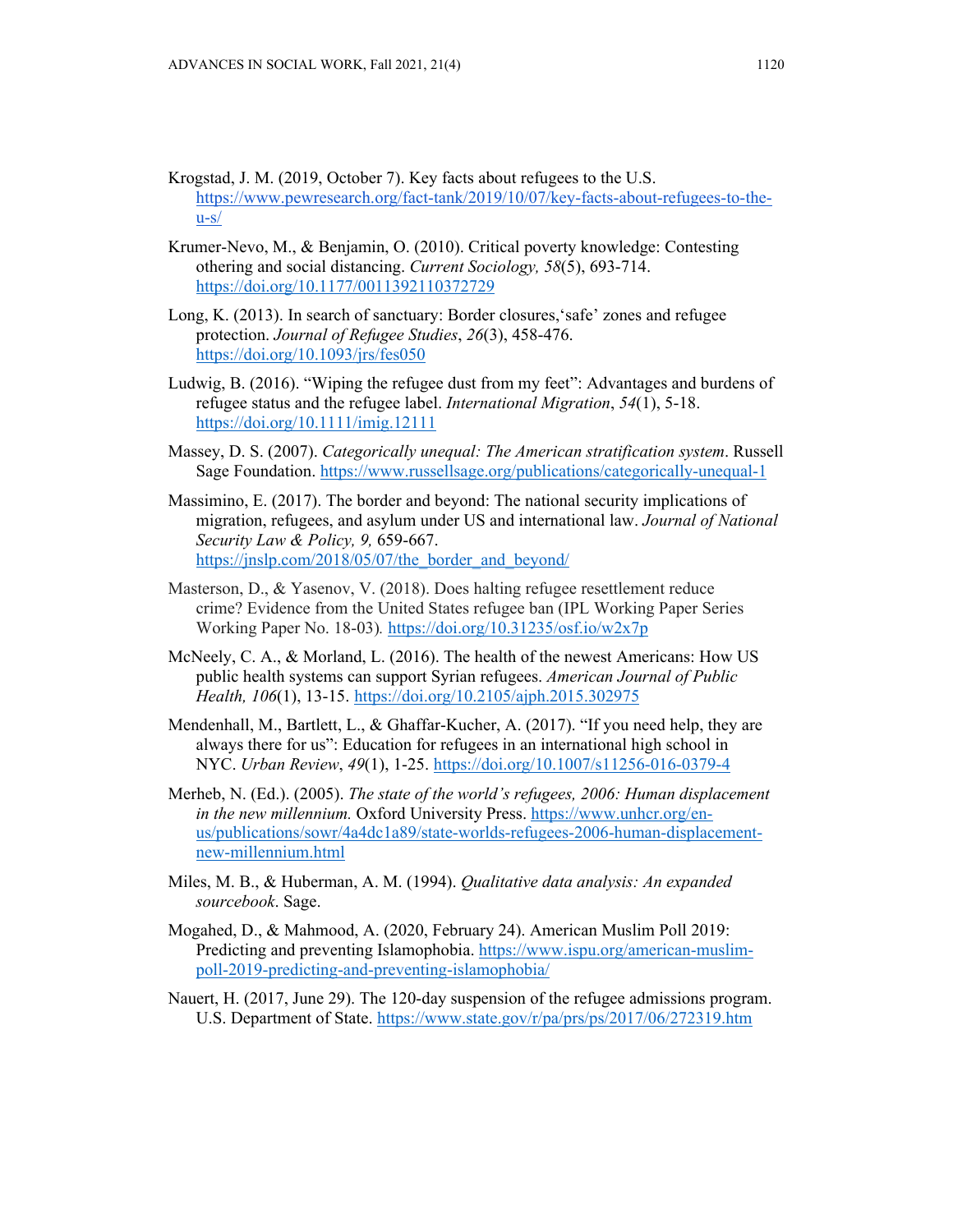- Oelgemoller, C. (2017). *The evolution of migration management in the Global North*. Taylor & Francis.
- Pierce, S., Bolter, J., & Selee, A. (2018). US immigration policy under Trump: Deep changes and lasting impacts. *Migration Policy Institute*. https://government.report/Resources/Whitepapers/c2673a0f-5adc-4b74-94e1- 58b87f6e98d9\_TCM-Trump-Spring-2018-FINAL.pdf
- Radford, J., & Connor, P. (2019, June 19). Canada now leads the world in refugee resettlement, surpassing the U.S. *Pew Research Center*. https://www.pewresearch.org/fact-tank/2019/06/19/canada-now-leads-the-world-inrefugee-resettlement-surpassing-the-u-s/
- Ratnam, C. (2019). Fitting refugees into the normative narrative of Australian multiculturalism. *Urban Geography*, *40*(8), 1198-1209. https://doi.org/10.1080/02723638.2019.1653136
- Rizvi, K. (2017, January 18). "When I became a refugee, I started thinking...where do I belong?" https://www.rescue.org/article/when-i-became-refugee-i-startedthinkingwhere-do-i-belong
- Ross, T., McBrien, J. L., & Byers, B. (2019). Expanding educational access to create selfsufficiency: The post-secondary educational experiences of resettled refugees in Florida. In J. L. McBrien (Ed.), *Educational policies and practices of Englishspeaking refugee resettlement countries* (pp. 177-195). Brill Sense. https://doi.org/10.1163/9789004401891\_008
- Rush, N. (2020, October 6). Refugee resettlement roundup for FY 2020. *Center for Immigration Studies.* https://cis.org/Rush/Refugee-Resettlement-Roundup-FY-2020
- Sakib, N., & Ishraque Osman, S. M. (2019). Syrian refugee influx and the rise of far-right rhetoric: A quasi-experimental investigation. *European Politics and Society, 21*(4) 371-383. https://doi.org/10.1080/23745118.2019.1634352
- Saldaña, J. (2012). *The coding manual for qualitative researchers.* Sage.
- Sandelowski, M. (1993). Theory unmasked: The uses and guises of theory in qualitative research. *Research in Nursing & Health*, *16*(3), 213-218. https://doi.org/10.1002/nur.4770160308
- Sangalang, C. C., Becerra, D., Mitchell, F. M., Lechuga-Peña, S., Lopez, K., & Kim, I. (2019). Trauma, post-migration stress, and mental health: A comparative analysis of refugees and immigrants in the United States. *Journal of Immigrant and Minority Health*, *21*(5), 909-919. https://doi.org/10.1007/s10903-018-0826-2
- Schacher, Y. (2019, September 12). Statement: Today's supreme court ruling on asylum contrary to U.S. practice. *Refugee International.*  https://www.refugeesinternational.org/reports/2019/9/11/statement-todays-supremecourt-ruling-on-asylum-contrary-to-us-practice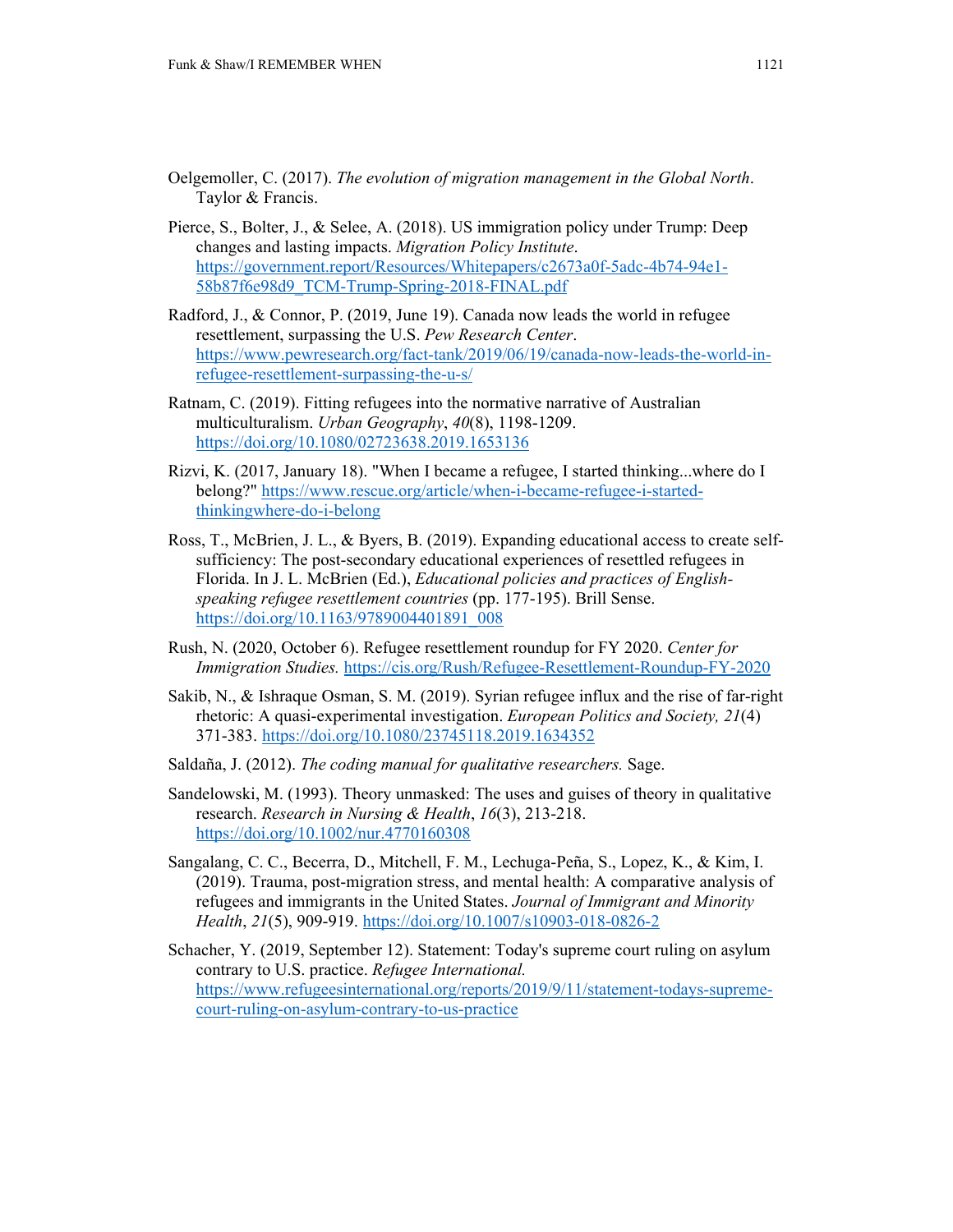- Scott, E. (2018, January 11). Analysis: Trump's history of making offensive comments about nonwhite immigrants. *Washinton Post*. https://www.washingtonpost.com/news/the-fix/wp/2018/01/11/trumps-history-ofcontroversial-remarks-about-nonwhite-immigrants/
- Steinmayr, A. (2016). Exposure to refugees and voting for the far-right: (Unexpected) Results from Austria [Working paper]. https://www.researchgate.net/profile/Andreas-Steinmayr/publication/297375609 Exposure to Refugees and Voting for the Far-Right\_Unexpected\_Results\_from\_Austria/links/56dea10208ae46f1e9a0dec7/Exposur e-to-Refugees-and-Voting-for-the-Far-Right-Unexpected-Results-from-Austria.pdf
- Tang, E. (2015). *Unsettled: Cambodian refugees in the New York City hyperghetto*. Temple University Press.
- Taylor, J. (2015, December 7). Trump calls for 'total and complete shutdown of Muslims entering' U.S. *National Public Radio.*  https://www.npr.org/2015/12/07/458836388/trump-calls-for-total-and-completeshutdown-of-muslims-entering-u-s
- Thurish, G. (2017). Trump's new travel ban blocks migrants from six nations, sparing Iraq. *New York Times.* https://www.nytimes.com/2017/03/06/us/politics/travel-banmuslim-trump.html
- U.S. Department of State. (2018). Proposed refugee admissions for fiscal year 2019. https://www.state.gov/wp-content/uploads/2018/12/Proposed-Refugee-Admissionsfor-Fiscal-Year-2019.pdf
- U.S. Department of State. (2019). Report to Congress on proposed refugee admissions for FY 2020 - United States Department of State. https://www.state.gov/reports/reportto-congress-on-proposed-refugee-admissions-for-fy-2020/
- United Nations High Commissioner for Refugees [UNHCR]. (2011, September). The 1951 convention relating to the status of refugees and its 1967 Protocol. https://www.refworld.org/docid/4ec4a7f02.html
- UNHCR. (2018, January 18). Refugees are not the crisis. It's the narratives we tell about them. https://www.unhcr.org/innovation/refugees-are-not-the-crisis-its-thenarratives-we-tell-about-them/
- UNHCR. (2021a). Figures at a glance. https://www.unhcr.org/en-us/figures-at-aglance.html
- UNHCR. (2021b). Biden move on refugee resettlement will save lives: UNHCR. https://www.unhcr.org/en-us/news/press/2021/2/601c56524/biden-move-refugeeresettlement-save-lives-unhcr.html
- Weis, L. (1995). Identity formation and the process of 'othering': Unravelling sexual threads. *Educational Foundations, 9*, 17-33.
- Welcoming America. (2020). Building a nation of neighbors. https://www.welcomingamerica.org/